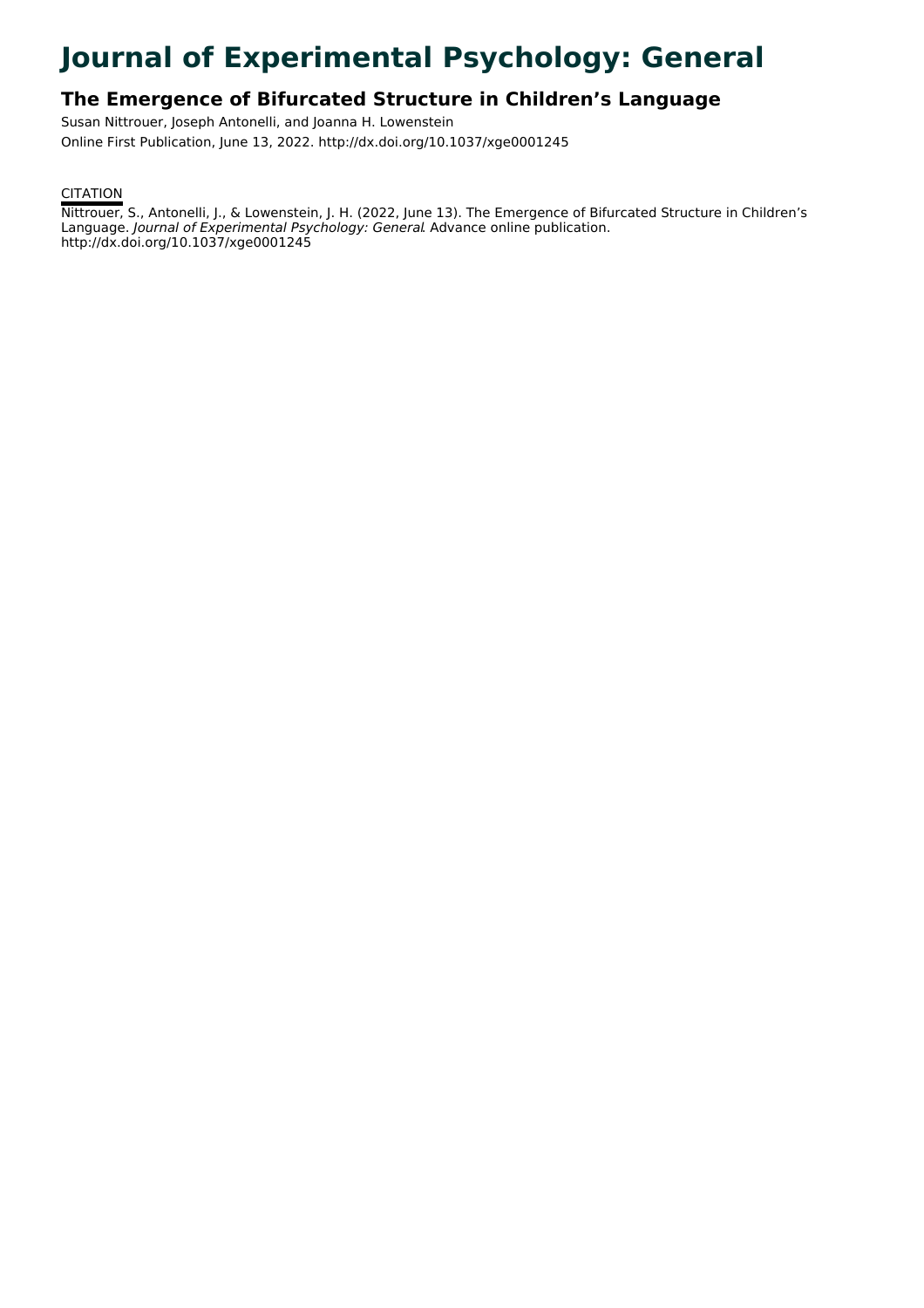

© 2022 American Psychological Association

<https://doi.org/10.1037/xge0001245>

# The Emergence of Bifurcated Structure in Children's Language

Susan Nittrouer<sup>1</sup>, Joseph Antonelli<sup>2</sup>, and Joanna H. Lowenstein<sup>1</sup>

<sup>1</sup> Department of Speech, Language, and Hearing Sciences, University of Florida <sup>2</sup> Department of Statistics, University of Florida

Human language is unique among animal communication systems, in part because of its dual patterning in which meaningless phonological units combine to form meaningful words (phonological structure) and words combine to form sentences (lexicosyntactic structure). Although dual patterning is well recognized, its emergence in language development has been scarcely investigated. Chief among questions still unanswered is the extent to which development of these separate structures is independent or interdependent, and what supports acquisition of each level of structure. We explored these questions by examining growth of lexicosyntactic and phonological structure in children with normal hearing ( $n = 49$ ) and children with hearing loss who use cochlear implants ( $n = 56$ ). Multiple measures of each kind of structure were collected at 2-year intervals (kindergarten through eighth grade), and used to construct latent scores for each type of structure. Growth curve analysis assessed (a) the relative independence of development for each level of structure; (b) interactions between these two levels of structure in real-time language processing; and (c) contributions to growth of each level of structure made by auditory input, socioeconomic status (as proxy for linguistic experience), and speech motor control. Findings suggested that phonological and lexicosyntactic structure develop largely independently. Auditory input, socioeconomic status, and speech motor control help shape these language structures, with the last two factors exerting stronger effects for children with cochlear implants. Only for children with cochlear implants were interdependencies in real-time processing observed, reflecting compensatory mechanisms likely present to help them handle the disproportionately large phonological deficit they exhibit.

Keywords: language evolution, language acquisition, phonological, syntactic, cochlear implants

Supplemental materials: <https://doi.org/10.1037/xge0001245.supp>

In 1960, an article appeared in Scientific American that by any definition may be considered seminal. The focus of this article was on design features of human language that the author (Hockett) viewed as making human communication distinct from the systems used by other animal species to communicate. Although 13 features were described, the one that has received the most attention in the intervening years is the feature labeled Duality of Patterning. According to this feature, human language attains its broad semantic scope through this unique bilevel combinatorial structure in which meaningless elements (largely phonemes) can be combined to create novel lexical items, and meaningful lexical units can be combined to generate

1

sentences. This design feature, along with the 12 others, has primarily been the purview of evolutionary linguists who seek to understand how these unique features arose in communication among humans (e.g., de Boer et al., 2012; Ladd, 2012; Pinker & Bloom, 1990; Studdert-Kennedy, 1998; Wacewicz & Żywiczyński, 2015). Our interest in this structural feature was sparked by the pattern of results emerging from a longitudinal study we have been conducting with deaf children and age-matched peers with normal hearing (e.g., Nittrouer, 2010; Nittrouer & Caldwell-Tarr, 2016; Nittrouer et al., 2018). Deaf children who received cochlear implants very early in life, along with intensive spoken-language intervention, show evidence of acquiring vocabulary skills and syntactic knowledge close to that of their normal-hearing peers (i.e., within one standard deviation of the normal-hearing mean), but their sensitivity to phonological structure and their abilities to use that structure in further language processing are much more seriously impaired (i.e., close to two standard deviations below normal-hearing means). This unequal developmental pattern compelled us to question the extent to which lexicosyntactic and phonological structure are independently acquired. Related questions arose regarding the foundations of development of each level of structure and how children function in their everyday exchanges if they are disproportionately impaired with one level of structure. Combined, these are the questions that motivated the analyses reported here.

Susan Nittrouer **b** <https://orcid.org/0000-0002-3235-1724>

This work was supported by Grants R01 DC006237 and R01 DC015992 from the National Institute on Deafness and Other Communication Disorders, the National Institutes of Health, to Susan Nittrouer. The authors thank staff students, and families who participated in the collection of these data. We have no known conflicts of interest.

Correspondence concerning this article should be addressed to Susan Nittrouer, Department of Speech, Language, and Hearing Sciences, University of Florida, 1225 Center Drive, Room 2147, P.O. Box 100174, Gainesville, FL 32610, United States. Email: [snittrouer@u](mailto:snittrouer@ufl.edu)fl.edu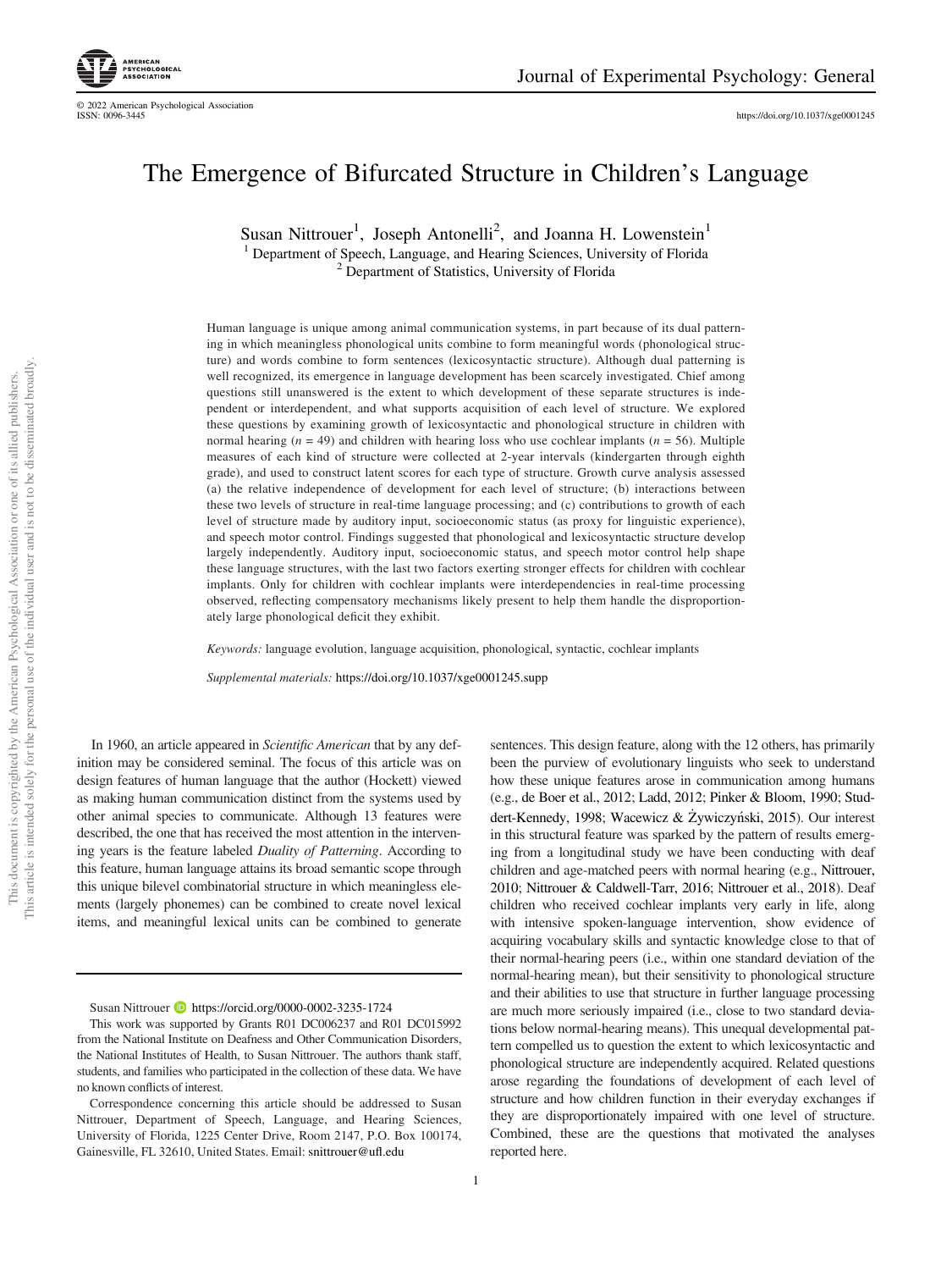### Duality of Patterning in the Evolution of Language

Unlike the evolution of physical traits, the evolution of language cannot be studied through examination of artifacts because there are no ancient linguistic artifacts to be collected. Consequently, there exists widespread speculation regarding how human language came to be so different from the communication systems of other animals. Nonetheless, several principles appear consistently across the several models of language evolution that have been proposed and those principles contributed to the original conceptualization of the Duality of Patterning.

One commonality across models of language evolution is the idea that words came first, and only later did a well-defined level of phonological structure emerge (Falk, 2004; Sandler et al., 2011; Studdert-Kennedy, 1998). According to this idea, vocal calls among humans became standardized within communities, thereby acquiring the status of words (i.e., labels for objects or actions). As long as these communal lexicons were small, individual words could remain highly distinctive in acoustic structure. As lexicons increased in size, however, constituent words came to be more similar in sound. This factor, in turn, exerted pressure on those lexicons to refine the level of representation as a way of maintaining distinctiveness, resulting in standardization of word-internal phonological structures.

Another commonality across models of language evolution is the idea that the levels of structure apparent in human language evolved across many generations, with each successive generation building on the constructions they acquired from the last (Falk, 2004; Senghas et al., 2004). That is, each new generation of speakers of an emerging language needed to reconstruct for themselves the structures they inherited from the previous generation. Out of each iterative reconstruction emerged more sophisticated structures that then served as models for the subsequent generation.

Although it is patently true that origins cannot be examined for languages currently spoken across the globe to provide evidence to support the principles described above, there is another source of evidence to be gathered from natural languages; this evidence comes from signed languages. Many signed languages currently used in communities with high proportions of deaf people have evolved only recently, because many of these communities have only recently been formed. For example, Nicaraguan sign language is a newly evolved language that stemmed from a focused effort on assembling deaf children living in rural areas of the country for the purpose of creating a school. The first cohort of students brought with them to their new school their own "home signs." These were manual gestures that each child had developed in coordination with family members to communicate. From the assembled individual sets of gestures gradually emerged a standardized set of gestures, used by the collective group of students. But a full-blown Nicaraguan Sign Language did not appear with that first cohort, or even the next couple cohorts. It took several generations of students for the language to achieve the levels of lexicosyntactic and phonological sophistication prototypical of more mature languages, spoken and signed (Senghas et al., 2004). Furthermore, analyses of signed utterances revealed that early generations of signers conflated phonological features that later generations of signers clearly distinguished and independently manipulated.

The emergence of yet another sign language supported the observation that phonological structure in languages emerges only through progressive refinement of lexical structure, rather than existing as a primitive. Sandler et al. (2011) described the development of a new Israeli Sign Language that emerged in a newly established community where a large number of residents share a gene causing deafness. These investigators specifically tracked the emergence of phonological structure and were able to show that it appeared relatively late in the evolution of the sign language. And again, it was found that the mature language required several generations to unfold with lexicosyntactic structure predating phonological.

These two proposals—that lexicosyntactic structure emerges prior to phonological structure and that each generation of language users must reconstruct the ambient language for themselves —helped to shape hypotheses for the analyses reported here. Specifically, evidence that a language can exist and its users function reasonably well with only lexicosyntactic structure suggested that the two levels of structure described in the Duality of Patterning may emerge independently, and if only one level were to develop fully—or close to fully—it would most likely be lexicosyntactic structure. Thus, the analyses described in this paper were explicitly designed to address three questions:

- 1. Do lexicosyntactic and phonological structure emerge independently in language development?
- 2. If lexicosyntactic structure is disproportionately better developed than phonological structure, how do language users handle functions typically requiring keen access to phonological structure?
- What supports development of each level of structure?

### Emergence of Structure

The question of what comes first, meaningless phonological elements or meaningful words, has been the stuff of considerable controversy for as long as language development has been studied. For some developmental psycholinguists, the phoneme-sized phonetic unit is a primitive, likely present at birth, but certainly emerging as an intact cognitive and perceptual structure over the first year of life (e.g., Eimas et al., 1971; Kuhl et al., 2006; Lasky et al., 1975; Streeter, 1976; Tsao et al., 2006; Werker, 1991; Werker & Tees, 1984; Zhao et al., 2021). According to this view, a universal, language-independent set of phonemes is modified as a consequence of language experience, with those segments that are not part of the infant's first language disappearing from the repertoire while those that are part of that first language remain and are strengthened. This process purportedly unfolds over the second half of the first year of life, endowing the infant with the adult set of phonemic elements specific to one's native language by 12 months of age, just about the time first words appear in production. Thus, the capacity to execute and coordinate articulatory gestures to instantiate phonological units in one's own productions would emerge later, largely after the phonological units—especially phonemes—of the child's language have been well established as cognitive structures. With word-internal units present as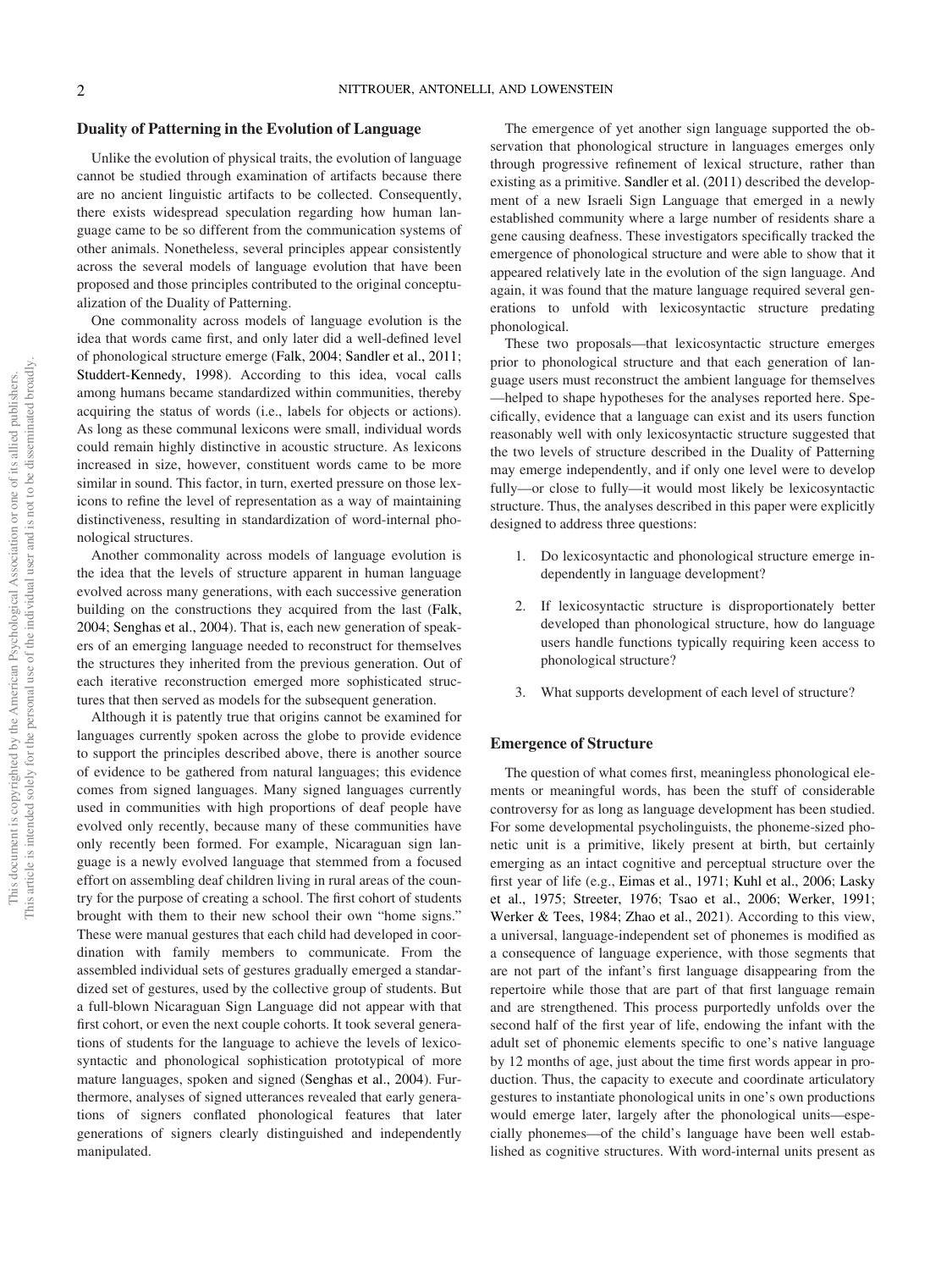primitives, linguistic structures emerge through combinatorial advances only, with infants and children learning how these primitive elements can be combined through statistical learning to form words (e.g., Saffran, 2020). One challenge to this account from an evolutionary perspective is that it places all possible phonemic segments within the infant at birth, as a sort of corollary to Universal Grammar (Chomsky, 1965), and so at the birth of human language. It is difficult to see how this perspective leaves room for the emergence of novel phonological units.

An alternative account to the one described above is that meaningful words are the initial level of linguistic organization for the infant, and those words are void of internal, phonological structure (Ainsworth et al., 2016; Menn, 1978; Menn & Vihman, 2011; Menyuk et al., 1986; Metsala & Walley, 1998; Ventura et al., 2007; Vihman, 1996). For example, Walley (1993, p. 292) proposed that these early words consist of "individual salient characteristics or overall acoustic shape." According to this view, the infant's entry to language is through parsing sections of broad acoustic shapes that recur frequently in the ambient language from the ongoing speech stream, and attaching meaning to those parsed sections (Nittrouer, 2006); the child's entry to language is through the desire to find meaning in the sound of speech. This characterization of early words is supported by the work of Charles-Luce and Luce (1990) showing that the lexicons of young children are comprised of maximally distinct (in acoustic terms) entries. Children begin to learn how to combine these early words, even before they have discovered word-internal elements, thus developing knowledge of simple lexicosyntactic structure involving word order and (salient) bound morphemes. As the lexicon grows, the child also begins to recognize word-internal elements, so phonological representations begin to emerge as cognitive structures (Anthony et al., 2003). According to this view, however, this is a protracted learning process, with children becoming increasingly sensitive to those word-internal elements over the first decade or so of life (Liberman et al., 1974; Nittrouer, 2020; Walley et al., 1986). The lexicon is also continuing to grow, and children become increasingly capable of understanding and using complex syntactic structures, patterns that raise questions regarding whether growth of these linguistic structures occurs in parallel or scaffolded fashion.

Thus, two alternative accounts have been proposed regarding the relationship between development of lexicosyntactic and phonological structure. According to one account, phonological units exist before meaningful words are acquired. According to the other account, it is the very existence of meaningful words that propels the child to discover phonological structure. Of course, a third possibility is that these two systems develop in parallel, with a relatively large degree of independence. That possibility was examined in the analyses reported here.

### A Possible Role of Speech Motor Control

The acquisition of precisely executed and timed articulatory actions is viewed by many developmental psychologists as contributory to the acquisition of refined phonological representations, rather than deriving from the preexistence of such representations (Best et al., 2016; Goodell & Studdert-Kennedy, 1991; Nittrouer et al., 2018; Studdert-Kennedy, 1987; Vihman, 1996, 2017). Infants' earliest productions follow what has been termed the

"everything moves at once" principle (Kent, 1983). In these productions, the infant moves from a closed vocal tract to an open configuration, generating what can be described as an open syllable. Analyses of these early utterances reveal that the quality of the vowel is determined by the place of the initial (consonantal) constriction, such that bilabial constrictions are typically followed by low, mid vowels and alveolar constrictions (i.e., tongue tip to alveolar ridge) are followed by high, front vowels (MacNeilage & Davis, 1991). These patterns flow from the simple fact that when there is a constriction at the lips, the tongue body can rest undisturbed on the floor of the oral cavity, so that when the lip closure is released the tongue is in a low position. When the tongue tip is raised and fronted to form the consonant closure, as it does for an alveolar constriction, the tongue body is also raised and fronted, evoking a high-front vowel on release of closure. Gradually the child moves away from this rudimentary pattern of production and learns to control independently the constrictions made by different articulators. As this independent control emerges there ensues a period during which the child appears to attempt all component gestures of a word, but struggles to impose the temporal coordination required to generate the sequence of phonological elements comprising the word being attempted (Ferguson & Farwell, 1975; Goodell & Studdert-Kennedy, 1991). The gradual acquisition of precisely coordinated motor actions coincides with the emergence of refined phonological representations as cognitive structures, leading to suggestions that these coordinated articulatory structures help to define those representations (Best et al., 2016; Browman & Goldstein, 1986; Lindblöm, 2000; Studdert-Kennedy, 2002). Vihman (1996, 2017) refers to the link between what the child hears and what the child can produce as the "articulatory filter," and suggests that the young child's attention to inputs consisting of motor routines within the child's productive repertoire is a driving force in the development of phonological representations. That suggestion was examined in the current analyses by exploring the relationship between speech motor control and phonological sensitivity.

### How Units at Each Level of Structure Differ

Characteristics regarding the physical representation of lexical and phonemic elements can further differentiate the lexicosyntactic and phonological levels of language structure. Words, especially if monosyllabic, are readily recognizable structures in visible displays of acoustic speech signals. In almost all languages, syllables consist of some consonantal constriction at the start and some vocalic nucleus thereafter. Depending on the language, the initial consonantal structure might be restricted to a single constriction or may be permitted to consist of a cluster with two or more constrictions at different places in the vocal tract, manners of production, or voicing features. Languages also differ with respect to whether consonantal constrictions are allowed at the ends of syllables. If final consonants are permitted, there may be restrictions on what kinds of constrictions are allowed; it may be that only continuants can serve as syllable-final consonants, for example. Regardless of those details, syllables are generally discernable as amplitude prominences with amplitude minima on either side. Multisyllabic words can be recognized as consisting of adjacent syllables, differing in amplitude, so in stress pattern across the word. A typical rate of speech is on the order of two or three words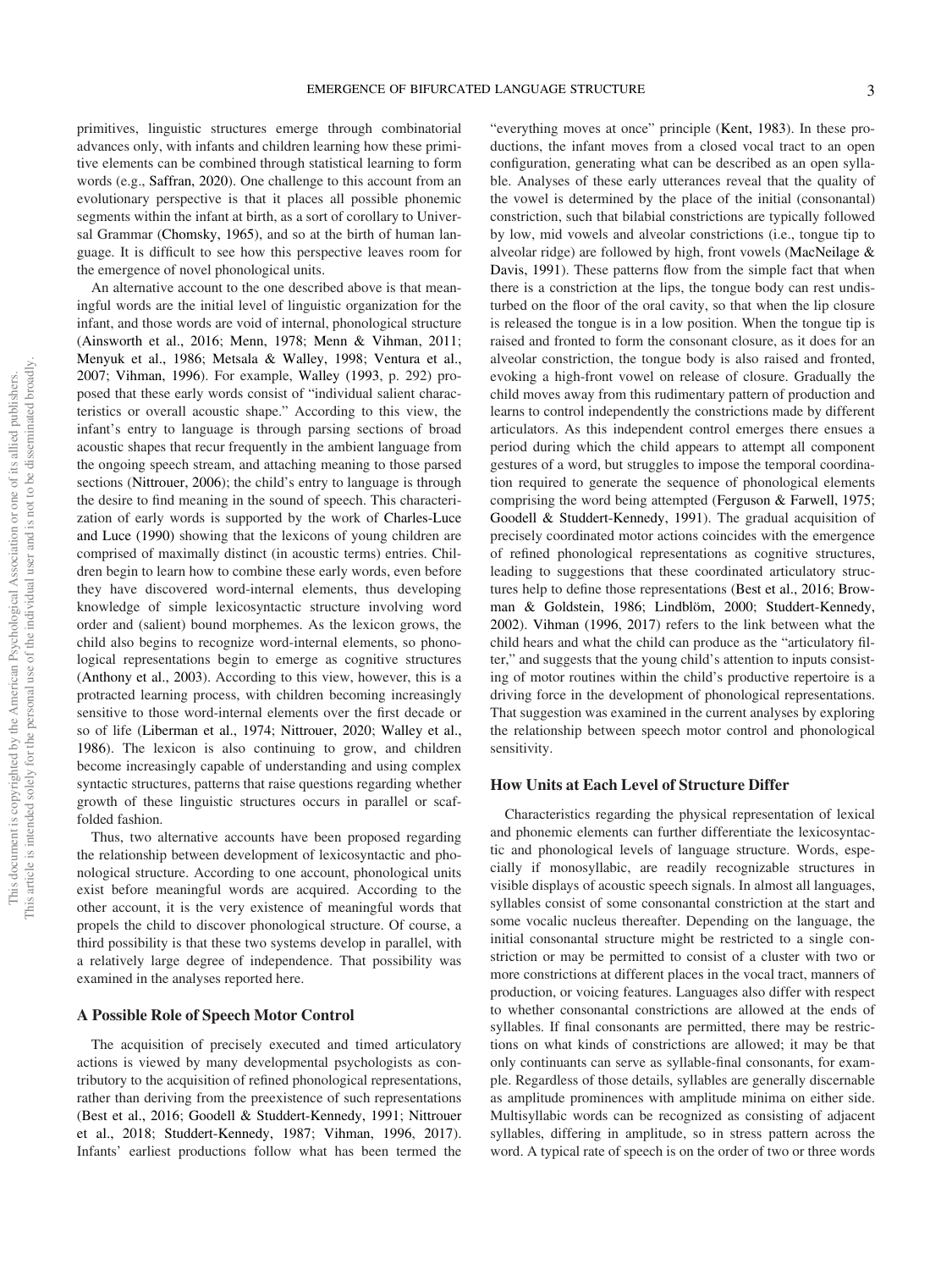per second, depending on the numbers of syllables in each word. This rate leaves the individual units of analysis (words or syllables) readily perceptible as separate elements. When it comes to phonemes, however, it is not uncommon to talk at a rate of greater than 10 phonemes per second. The reader can easily demonstrate this by recording the time required to say a sentence such as The quick, brown fox jumped over the lazy dog, at a comfortably fast rate. Most talkers are able to maintain intelligibility of this sentence when it is produced in under 3 seconds; more than three words per second. There are 30 phonemes in the sentence, indicating that more than 10 phonemes are transmitted per second. Although temporal modulation experiments demonstrate that listeners can recognize the presence of modulation at this rate in a constant signal, say of band-limited noise, early experiments attempting to develop acoustic alphabets found that combining acoustically distinct patterns of such brief duration was unworkable. Sequences of these stable but distinct acoustic segments blurred into an indiscernible buzz at rates of anything greater than roughly seven or eight Hertz (Shankweiler & Fowler, 2015).

Thus, there is a clear and impenetrable limit on how brief separate acoustic segments can be and still be recognized as distinct entities when combined in sequence. Human speech production evades this limit by what might be termed parallel transmission. Articulatory gestures affiliated with adjacent phonemes are produced in a highly overlapping manner, but one that requires precision in relative timing, displacement, and velocity (i.e., phasing) of these gestures (Browman & Goldstein, 1986; Kelso et al., 1986). Of course, the price paid for this highly intertwined execution of gestures is that the resulting acoustic signal lacks discreteness at the phoneme level, and any acoustic structure associated with individual phonemes varies across contexts depending on the sequence of phonemes being produced. What this all means is that the units of relevance to lexicosyntactic structure may be viewed as being more salient in the physical signal of speech than are the units of phonological structure. This fact suggests that sophisticated auditory functions are more important for accessing phonological structure, rather than lexicosyntactic structure. That suggestion was examined in the current analyses.

### The Current Study

The goal of the study reported in this article was to examine the emergence of lexicosyntactic and phonological structure in children's language processing. A central question was whether development at one level of structure significantly impacts emergence of structure at the other level. Specifically, do burgeoning lexicons impose pressure that encourages the child to discover word-internal phonological structure, as a way to represent and access items in the mental lexicon more efficiently? Or does the gradual refinement of phonological representations support growth of the lexicon, as well as syntactic complexity through expanded working memory capacity? These alternative possibilities were examined by testing a sample of children with normal hearing who were developing spoken language on a typical timetable. A variety of tasks were administered to assess both lexicosyntactic knowledge and phonological sensitivity as thoroughly as possible. These tasks were administered at each of five times, starting at the initiation of formal schooling and continuing to the start of high school (every other year, from kindergarten to the end of eighth grade). From these observed measures, two latent variables were derived at each test age: one each for lexicosyntactic and phonological abilities. The relative independence in development of these abilities was examined using growth curve analyses. Specifically, scores at earlier ages for each latent measure were entered into the growth curve models we constructed. We then measured the extent to which the same latent variable supported continued growth of that variable, and the extent to which the other latent variable supported growth of that latent variable, in a cross-lagged manner.

In addition to investigating independence in development of each level of structure, we examined the magnitude of effects imposed by demographic factors on the growth of each latent variable. The first factor of interest was simply the age at testing. This analysis allowed us to assess how rapidly growth occurred for each level of structure, lexicosyntactic and phonological. We also examined the effects of gender and socioeconomic status on growth of both lexicosyntactic and phonological latent scores. Socioeconomic status is associated with variation in the amount and type of language input a child hears in the early years (Hart & Risley, 1995; Huttenlocher et al., 2002; Hoff, 2003; Nittrouer & Burton, 2005; Rodríguez et al., 2009), so can serve as a sort of proxy for linguistic experience. Where children with hearing loss are concerned, there is also evidence that the quality of treatment received for that hearing loss is associated with socioeconomic status (Noblitt et al., 2018). Therefore, this seemed an important factor to consider in acquisition of lexicosyntactic and phonological structure.

The role of auditory functioning in the acquisition of these two latent variables was examined by administering the same tests of lexicosyntactic knowledge and phonological sensitivity as those administered to typically developing children to a sample of children born with severe-to-profound hearing loss who all received cochlear implants early in life. Cochlear implants can restore normal sensitivity to users, meaning these individuals are able to detect sound at the same intensity levels as listeners with normal hearing, but the quality of those signals is highly degraded. This degradation means that the acoustic structure that helps to define linguistic elements (mostly phonemes) is not readily available to users of cochlear implants. We hypothesize that this situation presents a more significant challenge to children in discovering the phonological structure comprising words than in developing serviceable lexical representations. That hypothesis is based on the proposal that words can be recognized with less refined acoustic structure, such as the kind of broad structure that facilitates infants' initial parsing of words from the ongoing acoustic speech signal. It is proposed that the recognition of phonological units, especially phonemes, depends on more detailed properties of the acoustic speech signal—the kind of structure that is degraded in the processing of a cochlear implant.

When it comes to children with cochlear implants, of course, any deficits in either lexicosyntactic knowledge or phonological sensitivity could also be attributable to periods of auditory deprivation early in life, before they received their cochlear implants. Effects of early auditory deprivation could be an alternative source of deficit, compared with signal degradation, or it could be an additional source of deficit. In either case, we examined the effect of early auditory deprivation by using age of receiving a cochlear implant as a predictor variable, as well as preimplant auditory thresholds.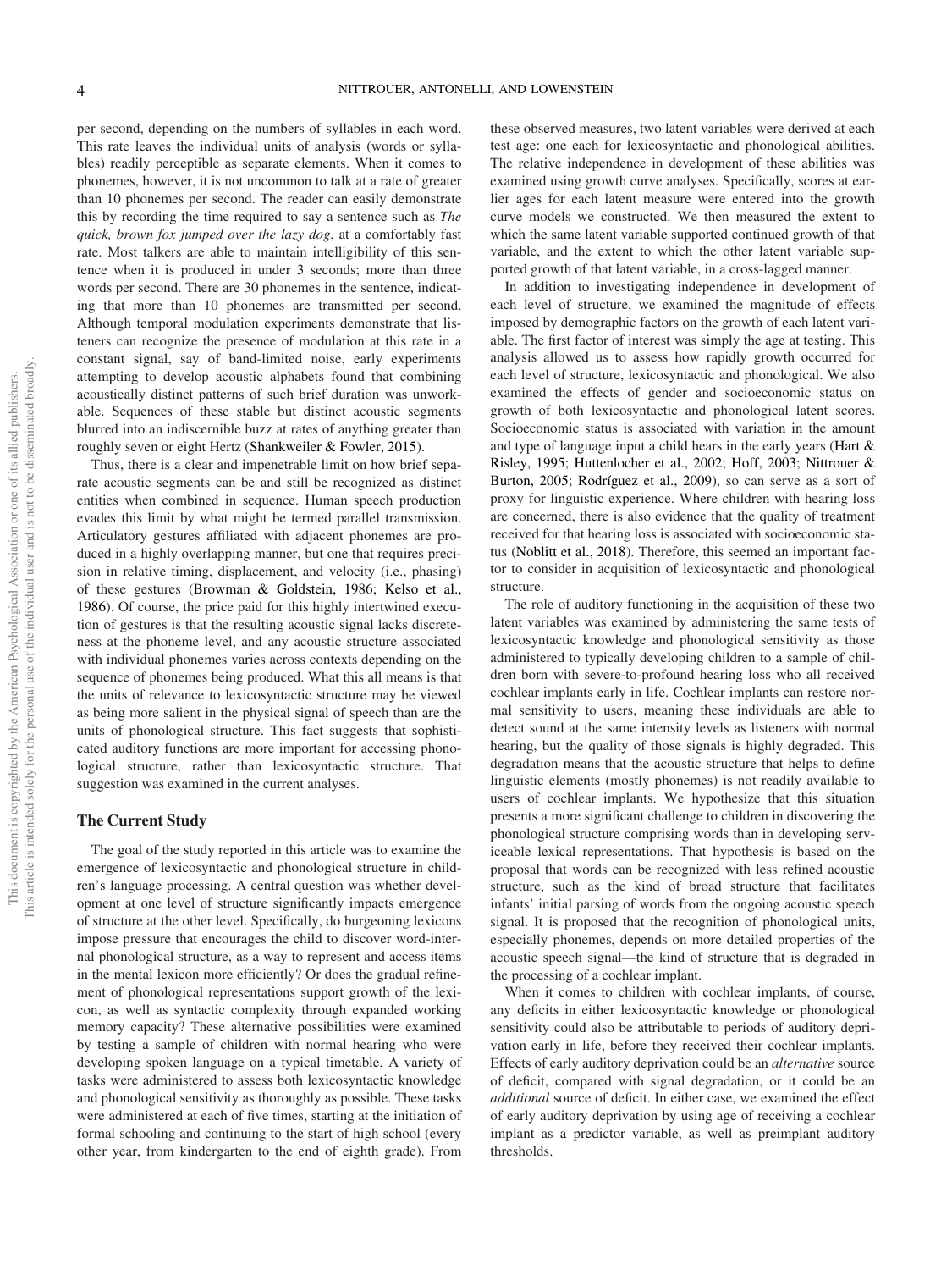Another goal of the current study was to examine the extent to which the development of motor control for speech production facilitates the acquisition of lexicosyntactic knowledge and phonological sensitivity. The hypotheses behind this assessment were (a) speech motor control should facilitate the acquisition of sensitivity to phonological structure more than it facilitates the acquisition of knowledge about lexicosyntactic structure, and (b) this facilitation should be greater for children with auditory deficits, because it could compensate for impoverished auditory signals. This goal was accomplished by measuring the quality of spoken language production (i.e., speech intelligibility) in these children with normal hearing or cochlear implants and using those scores as predictors in regression analyses for performance at later ages on tasks of lexicosyntactic knowledge and phonological sensitivity. It was predicted that early speech motor control would more strongly predict later language abilities for children with cochlear implants than for children with normal hearing, and that phonological sensitivity would be better predicted than lexicosyntactic knowledge.

Finally, we examined the independence of real-time lexical and phonological processing across childhood. This question is different from the one of scaffolding that was examined with the crosslagged analysis described above. In this analysis of independence in real-time processing, we correlated lexicosyntactic and phonological latent scores at each test age, across test ages. Even if one type of language structure did not strongly promote the acquisition of the other type of structure across developmental ages, it could be that the two types of skills and knowledge interacted in realtime processing. This would happen, for example, because working memory abilities have been found to be related to comprehension of complex syntactic structures in children (Bar-Shalom et al., 1993; Byrne, 1981; Nittrouer & Burton, 2005; Smith et al., 1989). Sentences with complex syntax are often long, so it is necessary to be able to store the entire string in a memory buffer long enough to parse the syntactic structures. Interdependence in realtime processing might be greater for children with cochlear implants than for children with normal hearing, if children with cochlear implants need to use more holistic word structures to perform tasks typically performed with word-internal phonological structure; for example, they may need to store verbal material as whole words in working memory, if they are unable to recover discrete phonemic units accurately, in a rapid manner (Nittrouer et al., 2017).

In summary, the series of analyses reported in this article were designed to examine the relationship between the emergence of phonological and lexicosyntactic structure in children's language, as well as to investigate the contributions of auditory perceptual functions, linguistic experience, and oral motor control for speech to the emergence of both levels of linguistic structure. Four specific hypotheses could be made:

1. The emergence of mature lexicosyntactic and phonological structure across childhood would show evidence of a fair degree of independence. This hypothesis is based on evidence that in the evolution of languages lexicosyntactic structure can exist in the absence of phonological structure, as well as the contradictory accounts of the order of acquisition for individual children. Perhaps the two levels of structure actually develop in parallel.

- 2. Auditory deficits will more severely impact the acquisition of phonological structure than of lexicosyntactic structure. This hypothesis is based on the notion that holistic lexical forms can be acquired without access to details for the acoustic input, but that is not so for phonological structure.
- Linguistic experience and speech motor control both support language development, with linguistic experience supporting acquisition of both lexicosyntactic and phonological structure, but with speech motor control having a stronger impact on phonological structure. This hypothesis arises from evidence that children who lack linguistic experience show deficits in acquisition of both levels of structure. Proprioceptive feedback from speech motor control should be most important for development of phonological sensitivity.
- 4. Children with poor phonological sensitivity—which should be largely children with cochlear implants in this study—will need to rely on lexicosyntactic knowledge to a greater extent to perform language functions that are typically performed with phonological elements. Although a less effective strategy evoking less efficient processing, this strategy is necessary when phonological sensitivity is lacking.

### Method

### **Participants**

Data are reported for 105 children: 49 children with normal hearing (22 male) and 56 children with moderate-to-profound hearing loss who used cochlear implants (28 male). These children were tested at regular, 2-year intervals between the summer after completing kindergarten to the summer after completing eighth grade. All children had participated since infancy in a longitudinal study designed to track the development, largely in spoken language, of children with hearing loss, compare it with that of children with normal hearing, and identify facilitative factors in that development (Nittrouer, 2010). Greater detail regarding demographics of these children and linguistic input to them can be found elsewhere (e.g., Nittrouer, 2010; Nittrouer & Caldwell-Tarr, 2016).

In general, these children came from 20 different states in the United States. This diversity in geographic location was deliberately implemented as a way of avoiding any idiosyncratic effects that might be associated with specific intervention programs for children with hearing loss. At the time that children and their families enrolled in the study, the children, their parents, and their intervention programs needed to meet certain criteria. All children were born between August 2002 and June 2004. This spread in birthdates meant that testing was distributed across two summers at each grade level. None of the children had any condition, other than hearing loss in the case of the children with CIs, that on its own could impose a risk to language acquisition. All children had parents with normal hearing and came from homes where only English was spoken to them.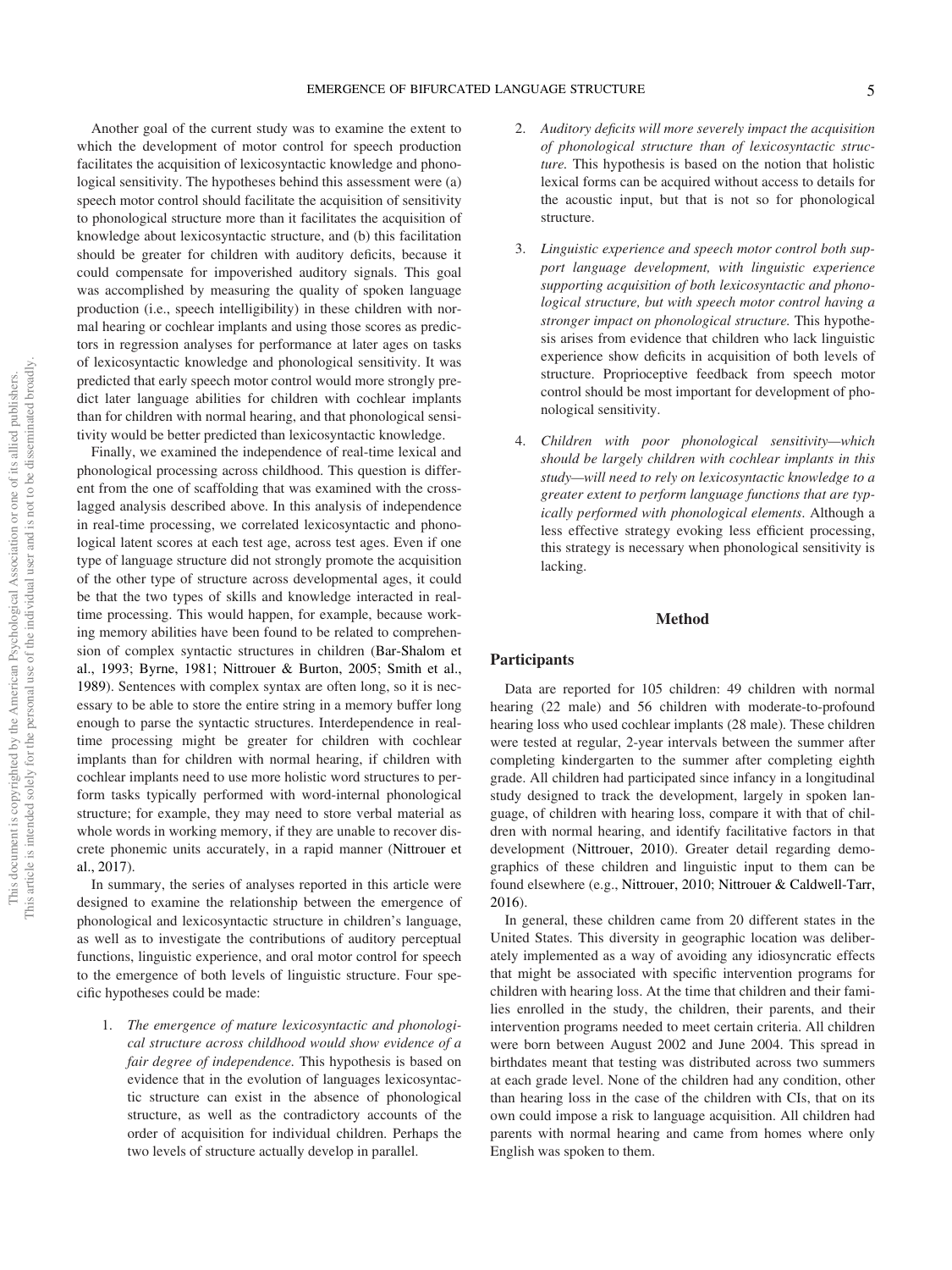Other information regarding these children was also gathered. The Leiter International Performance Scale – Revised (Roid & Miller, 2002) was administered as a test of nonverbal cognitive functioning in both second and eighth grade. Children were required to obtain a standard score of 70 or higher to be included in the study. At second grade, mean standard scores (and SDs) were 105 (14) and 100 (18) for children with normal hearing and cochlear implants, respectively. This difference was not significant,  $t(103) = 1.83$ ,  $p = .070$ . At eighth grade, mean scores were 106 (13) and 101 (15) for children with normal hearing and cochlear implants, respectively. This difference was not significant,  $t(103) = .21, p = .210.$ 

Socioeconomic status (SES) was assessed using an index that ranks occupational status and highest educational level attained for each parent on scales from 1 to 8, from lowest to highest (Nittrouer & Burton, 2005). It is based on the methods of Hollingshead (1957), but with occupations updated to reflect more modern jobs. These scores are multiplied together for each parent separately, and the highest value obtained is used as the SES metric for the family. Scores of 30 and higher indicate that at least one parent had a four-year university degree or more, and a job commensurate with that level of education. M SES was 35 (13) and 33 (11) for children with normal hearing and cochlear implants, respectively. This difference was not significant,  $t(103) = .64$ ,  $p = .524$ .

Table 1 provides treatment information for the children with cochlear implants. No child had a comorbid condition that would put the child at risk for language delay for reasons other than a hearing loss, and no child had an etiology that would suggest a progressive loss. All children with cochlear implants were required to be in early intervention programs that met certain criteria. Before the age of 3 years, the children and their parents had to be receiving intervention at least once per week, but in fact the median number of intervention sessions per week was three. The base criterion of at least one intervention session remained in place after children turned 3 years of age, but in fact most of the children began attending half- or full-day preschool programs focused on providing intervention to children with hearing loss. All of the intervention these children received needed to be provided by someone with a Master's degree or higher in a specialty related to pediatric hearing loss; in general, that meant teacher of the deaf or speech-language pathologist. Finally, all parents had to have made the decision to have their child with hearing loss grow up with spoken language as their first mode of communication, a criterion that ensured that parents were actively promoting spoken language in the home.

### Table 1

Mean and Median Scores and Standard Deviations (SDs) for Treatment Information for Children With Cochlear Implants  $(CIs)$ 

| Measure                                   | M    | Mdn  | SD   |
|-------------------------------------------|------|------|------|
| Age at identification (months)            | 6.7  | 4.0  | 7.2  |
| Age at hearing aids (months)              | 8.1  | 5.0  | 6.4  |
| Age at first implant (months)             | 21.4 | 15.0 | 16.3 |
| Preimplant better-ear PTA (dB HL)         | 101  | 102  | 17   |
| Aided two-ear PTA at eighth grade (dB HL) | 20   | 20   |      |

Note. Pure-tone average thresholds (PTAs) are given in dB hearing level and are for the three speech frequencies of 500, 1,000, and 2,000 Hz.

Not all children were able to be tested at every test age. The primary reason for reduced numbers at some ages was that the project was between grants. This happened twice: at kindergarten and at sixth grade. At kindergarten, the earliest born children were missed in testing, as funding was unavailable the summer just after they completed kindergarten. At sixth grade, the latest-born children were missed, as funding was unavailable the summer they completed sixth grade. Otherwise, there were a few instances in which individual children missed testing at one time point, usually owing to a family situation. All testing took place over the summer months (see Procedures below), so opportunities for testing were constrained. Reasons for children not being able to attend a test session included a parent being ill or having to care for an ill relative, a prolonged family trip out of the country, or the impending wedding of a family member. Thus, although not every child was tested at each test age the source of missing data was nothing that could bias the overall results. Table 2 shows numbers of children tested at each age, and median and range of ages of children at the time of each test.

### **Materials**

Assessments at each test age consisted of five to nine measures each for lexicosyntactic and phonological abilities. The exact set of measures varied slightly across test ages, because not every measure was an equally sensitive metric of skill at each test age. Some measures would have most children scoring very poorly (near the 'floor') at young ages, whereas other measures would have most children scoring extremely well (near the 'ceiling') at older ages. Therefore, measures of each construct were adjusted across test ages to obtain maximum variability in performance. Broad categories of measures are described here, with more detailed descriptions offered in [Supplemental Materials 1.](https://doi.org/10.1037/xge0001245.supp) Readers may contact the first author to obtain the exact recorded materials used in this study.

Five broad categories of lexicosyntactic abilities were examined at every age tested.

- 1. A measure of vocabulary was obtained. This measure is essential to assessing children's lexical knowledge.
- 2. A measure was obtained of children's abilities to comprehend the syntactic structures that they hear (i.e., auditory comprehension).
- 3. Generative syntax was assessed by collecting narrative samples at each test age, transcribing those samples, and submitting transcripts to Systematic Analysis of Language Transcripts (SALT; Miller & Iglesias, 2010, 2016). For four of the five test ages, four measures of generative syntax were obtained: mean length of utterance (MLU), number of conjunctions, number of pronouns, and number of different words. At fourth grade, however, the narrative samples were insufficient in length to provide robust and reliable indicators for the count measures. Therefore, only MLU was used in the construction of the latent lexicosyntactic measure at fourth grade.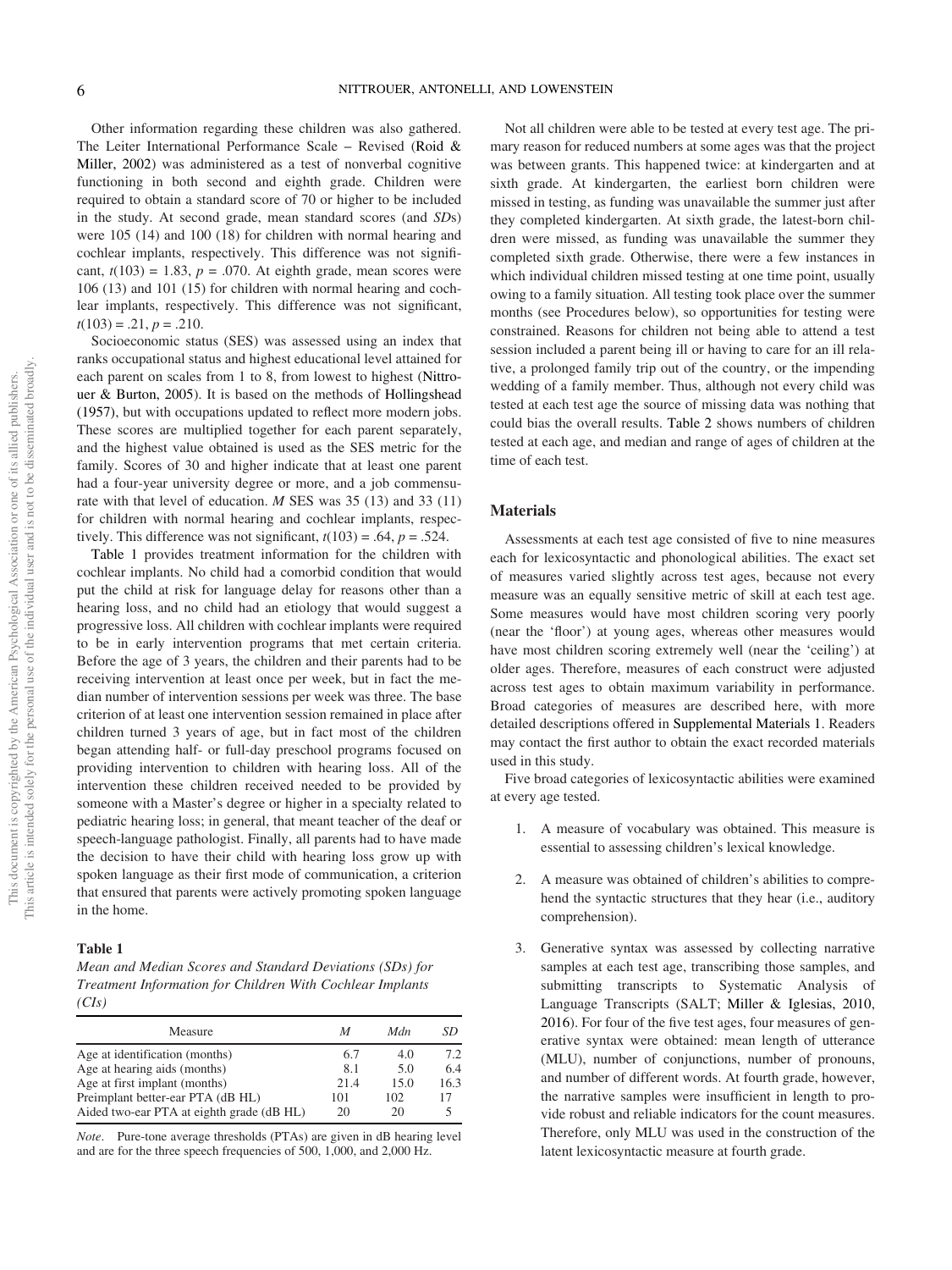# This article is intended solely for the personal use of the individual user and is not to be disseminated broadly.This article is intended solely for the personal use of the individual user and is not to be disseminated broadly This document is copyrighted by the American Psychological Association or one of its allied publishers. This document is copyrighted by the American Psychological Association or one of its allied publishers.

| Number of Participants (N), Median Age (in Months), and Range |
|---------------------------------------------------------------|
| of Ages for Each Group Separately at Each Test Age            |

Table 2

|              | Normal Hearing |     |            |    | Cochlear Implant |            |  |
|--------------|----------------|-----|------------|----|------------------|------------|--|
| Age group    | N              | Mdn | Range      | N  | Mdn              | Range      |  |
| Kindergarten | 19             | 78  | $72 - 85$  | 27 | 79               | $72 - 94$  |  |
| Second       | 49             | 101 | $93 - 108$ | 56 | 103              | $92 - 119$ |  |
| Fourth       | 47             | 125 | 114-132    | 55 | 128              | 116-145    |  |
| Sixth        | 29             | 147 | 138-156    | 32 | 149              | 139-161    |  |
| Eighth       | 45             | 173 | 162-179    | 50 | 176              | 164-189    |  |

- 4. Global language-production abilities were assessed at each age tested by using a rubric to analyze children's narrative samples. This rubric assessed children's abilities to produce connected and organized linguistic networks at a level higher than the sentence.
- 5. Reading comprehension for written material was assessed at each age tested to assess children's abilities to comprehend language material at a level above the sentence in reading; it was a measure of literacy.

Three broad categories of phonological abilities were examined at every age tested, with a fourth category examined at three of the five test ages.

- 1. Phonological awareness was assessed at every test age, using three instruments at each age. The ability to explicitly recognize and manipulate word-internal structure is a sensitive indicator of precision in phonological representations. However, sensitivity to word-internal structure develops gradually across childhood, up to puberty, so different instruments were administered at the younger test ages than at the older test ages.
- 2. Verbal working memory was assessed at every test age. One of the most important language skills that is dependent on having keen access to phonological structure is verbal working memory (Baddeley & Hitch, 2019). For this reason, this skill was assessed.
- 3. Word recognition in reading was assessed at every test age. The goal of reading is usually comprehension, which can often be strongly supported by the reader's familiarity with events being described in the text, along with syntactic constraints. There are times, however, when readers must rely more strongly on their sensitivity to phonological structure to recognize the words they are reading. This situation typically happens while reading words that are somewhat unfamiliar or reading text that is not highly contextualized; both these situations exist with academic reading material, or expository text.
- Nonword repetition was examined at three of the five test ages, excluding kindergarten and fourth grade. Although words can be stored in the lexicon with holistic

representations—especially words used in everyday communication—the learning of novel words is greatly facilitated by having ready access to word-internal structure—especially for less-common words, such as those that might be used in technical or academic communications. Nonword repetition simulates novel word learning, so it was examined in this study.

Confirmatory factor analysis demonstrated that each test administered loaded highly on the construct it was presumed to be measuring: lexicosyntactic or phonological skills. Table 3 displays factor loadings for each measure obtained at eighth grade for the children with normal hearing. Because this was the oldest age tested these scores represent loadings at the most mature level of language functioning we obtained, and because these loadings are for the children with normal hearing they represent typical functioning. These loadings reveal that three factors are actually obtained that each account for at least 10% of total variance explained across the set of measures. In this case, Factor 1 explains 28.5% of total variance, Factor 2 explains 24.5% of total variance, and Factor 3 explains 10.7% of total variance. The measures that we a priori described as phonological in nature all clearly loaded on Factor 1. The measures we a priori described as lexicosyntactic in nature loaded on either Factor 2 or Factor 3. These outcomes support the construction of latent phonological and lexicosyntactic variables using the measures described above for each. Combining measures that loaded on Factors 2 and 3 is reasonable on conceptual grounds and allows for the construction of two latent variables fitting the descriptions offered by the Duality of Patterning.

One measure of speech motor control was used to assess how strongly it predicted acquisition of lexicosyntactic and phonological structure. The measure came from the Children's Speech Intelligibility Measure (CSIM; Wilcox & Morris, 1999). In this task, the child imitated 50 words presented in audio-video modality on a computer monitor. These word imitations were recorded and later separated

### Table 3

Loadings of Observed Measures on Three Factors in Principal Components Analysis

| Measure                             | #1      | #2      | #3      |
|-------------------------------------|---------|---------|---------|
| Phonological sensitivity-processing |         |         |         |
| Final consonant choice              | .765    | .110    | .005    |
| Backwards words                     | .772    | .130    | .184    |
| Pig Latin                           | .794    | .224    | $-.007$ |
| Word recognition in reading         | .636    | .240    | .141    |
| Nonword repetition                  | .723    | .065    | .225    |
| Immediate serial recall             | .814    | .059    | .068    |
| Digit span forward                  | .721    | $-.267$ | .289    |
| Generative syntax                   |         |         |         |
| Mean length of utterance            | .155    | .876    | .292    |
| Conjunctions                        | .055    | .686    | $-.132$ |
| Pronouns                            | .118    | .817    | .143    |
| Number of different words           | .140    | .732    | .232    |
| Other lexicosyntactic skills        |         |         |         |
| Expressive vocabulary               | .107    | .128    | .781    |
| Sentence comprehension              | .307    | .089    | .701    |
| Ambiguous sentences                 | .404    | .169    | .568    |
| Reading comprehension               | $-.015$ | .060    | .767    |
| Narrative rubric score              | .044    | .407    | .412    |

Note. Bolded values are the highest factor loadings for each measure.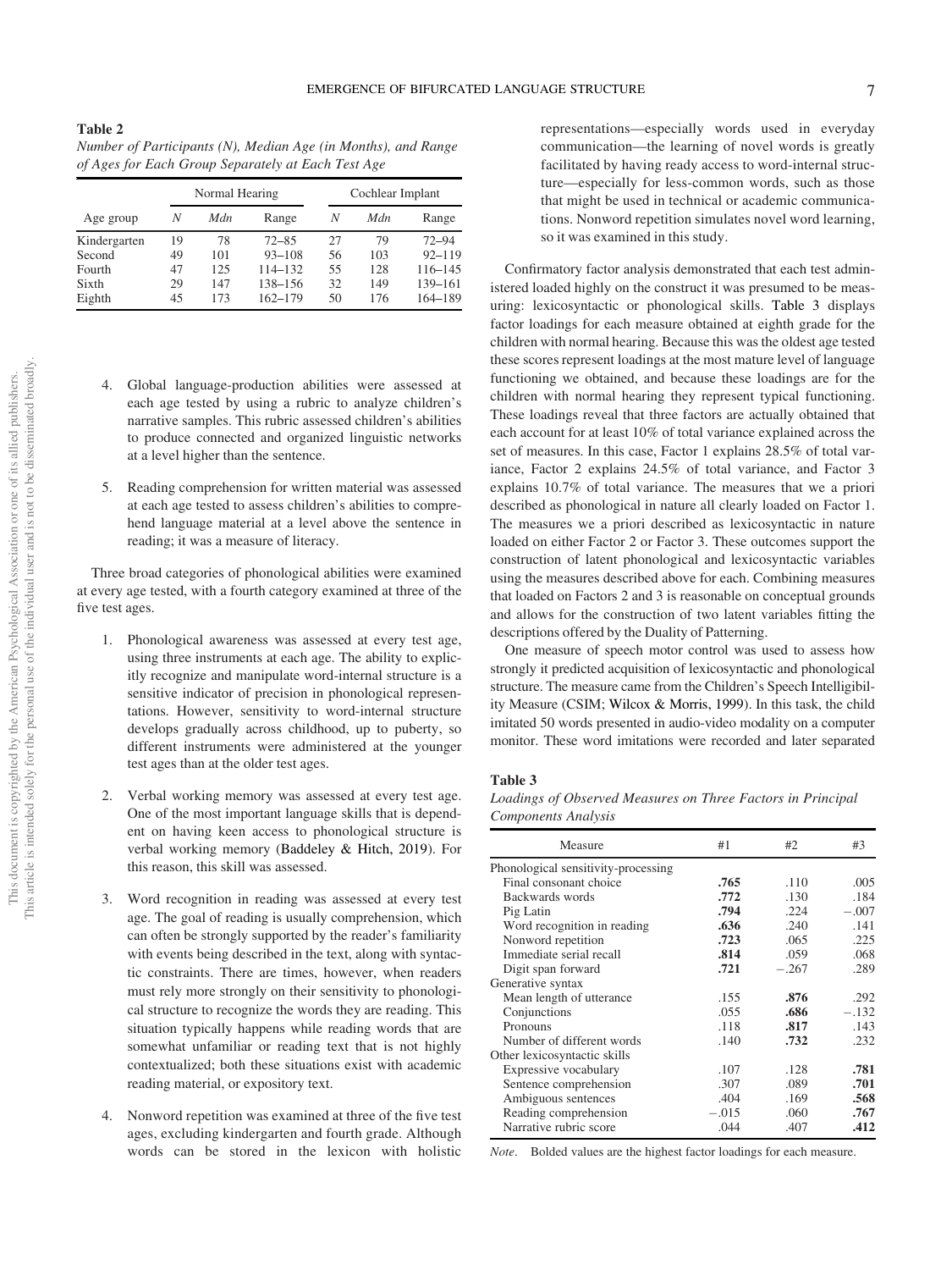into individual waveform files. The 50 imitated words produced by each child were presented to two naïve adult listeners, who had to judge what the child said. Mean percent correct word judgements across the two listeners served as the dependent measure for speech motor control. Although this measure was obtained at each test age, except for eighth grade, we selected scores from second-grade testing for use in these analyses. This test age included scores from all children whose data are included in this study, before they had necessarily reached mature speech motor control.

### Procedures

All procedures were approved by the Institutional Review Board of the University of Florida.

Because the children involved in this longitudinal study came from disparate geographic locations, they traveled with their parents to the laboratory for testing during the summer after the designated grade level; for example, second-grade testing occurred in the summer after the children completed second grade. This testing occurred over two-day sessions, with between four and six children present. Children were tested in carefully planned onehour sessions (four on the first day and two on the second day), with 1-hour play breaks between each. All testing took place in sound booths or sound-attenuated rooms.

University students doing the testing were trained during the spring preceding summer testing by laboratory staff. To ensure that every student tester was highly skilled and procedures were consistent across testers, each student tester had to practice with ten children whose data were not included in the analyses reported here.

Procedures for all measures were designed to rely as little as possible on testers presenting stimuli or scoring at the time of testing. That meant that video recordings were made of all stimulus materials that would in a typical clinical setting involve a clinician presenting the materials to a child via live voice. These videos were then presented on a monitor at the time of testing. In this way we ensured that all children saw and heard exactly the same test material.

All test sessions were video recorded so children's responses could be reviewed or scored later. For some measures, responses were scored by the tester at the time of testing. For these responses, another staff member reviewed them later with the recordings of the test session available to ensure that scoring had been performed accurately. An example of this situation involved responses to the phonological awareness task where the experimenter simply had to mark whether the response was correct or not. More complex responses were only scored later. Examples of these responses included the narrative samples, which required transcribing. For these materials, two staff members did the scoring independently, and their responses were compared. In all cases good reliability was obtained between scorers.

### Analyses

Latent scores were computed using the lexicosyntactic and phonological measures obtained at each test age. These latent lexicosyntactic and phonological scores were used in growth curve analyses to test the four hypotheses described in the Introduction. All data will be made available on request to the first author.

### Model

We used hierarchical modeling to explore the growth of lexicosyntactic and phonological skills across time. Specifically, we assigned each individual at each test age a score for both the latent lexicosyntactic and phonological variables at that point in time. We assumed that all of the observed measures that are lexicosyntactic in nature are a function of the latent lexicosyntactic variable, and all observed phonological measures are a function of the latent phonological variable. Consequently, the latent scores can be derived from the combination of observed scores. This model is depicted in Figure 1 and described in equations (1) and (2) below, where  $O_{ijj}^{lex}$  is the  $j^{th}$  observed lexicosyntactic measure for child  $\hat{i}$  at time t, and  $O_{ij}^{phon}$  is the  $j^{\text{th}}$  observed phonological measure for child  $\hat{i}$  at time t. Additionally, let  $L_{it}^{lex}$  be the latent lexicosyntactic score for child  $\hat{i}$  at time t, with  $L_{it}^{phon}$  representing the corresponding latent phonological score.

$$
O_{ij}^{lex} = \theta_{0j}^{lex} + \theta_{1j}^{lex} L_{it}^{lex} + \epsilon_{ij}^{lex}
$$
 (1)

$$
O_{ij}^{phon} = \Theta_{0j}^{phon} + \Theta_{1j}^{phon} L_{it}^{phon} + \epsilon_{itj}^{phon}
$$
 (2)

The error terms  $\epsilon_{ij}^{phon}$  and  $\epsilon_{ij}^{lex}$  are assumed to follow a normal distribution. This first stage of the model related the observed outcome measures to the latent scores, whereas the second stage of our hierarchical model related the latent scores to independent variables, largely demographic and audiological. Specifically, we allowed the latent scores for both lexicosyntactic and phonological skills to depend on hearing loss, SES, gender, test age, and the child's speech motor control, as measured with the CSIM. This is depicted in equations (3) and [\(4\):](#page-8-0)

$$
L_{ii}^{lex} = \alpha_0^{lex} + \alpha_1^{lex} HL_i + \alpha_2^{lex} SES_i + \alpha_3^{lex} Gender_i + \alpha_4^{lex} Test age_i
$$
  
+ 
$$
\alpha_5^{lex} CSIM_i + \alpha_6^{lex} HL_i * Test age_i + \alpha_7^{lex} HL_i * SES_i
$$
  
+ 
$$
\alpha_8^{lex} HL_i * CSIM_i + \gamma_{it}
$$
 (3)

<span id="page-8-0"></span>
$$
L_{it}^{phon} = \alpha_0^{phon} + \alpha_1^{phon} HL_i + \alpha_2^{phon} SES_i + \alpha_3^{phon} Gender_i
$$
  
+  $\alpha_4^{phon} Test age_i + \alpha_5^{phon} CSIM_i + \alpha_6^{phon} HL_i * Test age_i$   
+  $\alpha_7^{phon} HL_i * SES_i + \alpha_8^{phon} HL_i * CSIM_i + \delta_{it}$  (4)

We assumed that  $\gamma_{it}$  and  $\delta_{it}$  jointly follow a multivariate normal distribution with correlation  $\rho$ . Of most interest to us in the analysis of both groups was how the trajectories varied over time for children with normal hearing and for children with cochlear implants, and how independent variables influenced those trajectories. We fit this model within the Bayesian paradigm using the Stan software (Stan Development Team, 2021), and all results were found using Markov chain Monte Carlo (MCMC) sampling. Additional information regarding the selection of prior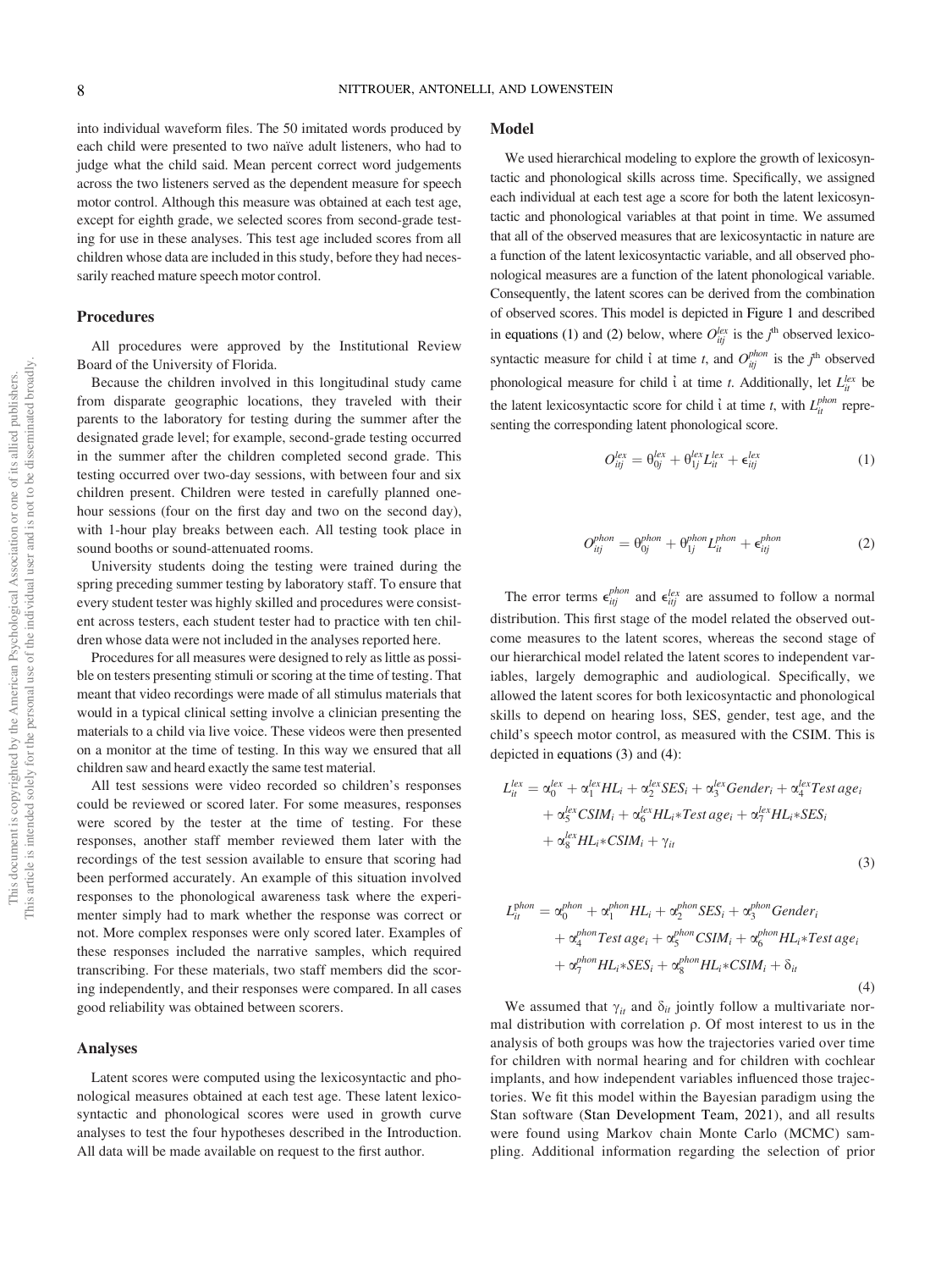



Note. The two latent variables analyzed in this report are shown in the middle of the figure. Independent variables presumed to influence these latent variables are shown to the left, and separate, observable measures deriving from these latent variables are on the right. See the online article for the color version of this figure.

distributions, details of MCMC sampling, and convergence criteria can be found in [Supplemental Materials 2](https://doi.org/10.1037/xge0001245.supp). We have also provided both the R and Stan scripts required to estimate the aforementioned model in [Supplemental Materials 3](https://doi.org/10.1037/xge0001245.supp). Because we are using Bayesian inference, all uncertainty assessments are provided by 95% Bayesian credible intervals instead of traditional confidence intervals used in frequentist analyses.

In this model, hearing loss was treated as a dichotic variable. Although the children with cochlear implants had different degrees of hearing loss prior to getting cochlear implants, their hearing levels were essentially rendered the same in severity by getting cochlear implants; none of these children had any residual hearing after implantation.

Test age was included as an independent variable, to investigate growth of proficiency with each level of language structure across childhood. Gender was included as an independent variable and treated as binary. SES was included, because it could index variability in quantity and quality of early linguistic experience, as well as in quality of treatment for hearing loss. Finally, speech motor control was included, because we hypothesized that sensorimotor feedback may facilitate the acquisition of phonological units, in particular, and especially for children with cochlear implants, all of whom have diminished auditory feedback.

In our analyses, we first analyzed the groups together, examining the effects of the independent, fixed variables depicted on the left of Figure 1 with the proposed latent growth curve model. Furthermore, we examined the interaction terms of hearing loss with test age, SES, and speech motor control to see

whether these variables had different effects across these groups. Next, we performed similar analyses for each group separately to examine growth of these two levels of language structure when auditory input was typical and when it was impoverished. These analyses could help us identify the source of any interactions observed. For children with normal hearing, the model used replicated the one used in the analyses involving all children. For children with cochlear implants, two additional independent variables were added: age of receiving a first cochlear implant and preimplant auditory thresholds. Adding these variables allowed us to examine whether the development of lexicosyntactic or phonological skill was affected by either the duration of time with a cochlear implant or the amount of hearing available prior to receiving that cochlear implant. Details of these expanded models are available in [Supplemental](https://doi.org/10.1037/xge0001245.supp) [Materials 2.](https://doi.org/10.1037/xge0001245.supp)

Still another modification to the model was that we allowed the latent variables at a previous time point to affect latent scores at a current time point so that we could understand whether one latent measure tends to drive the other. This is effectively a latent crosslagged analysis, and it could help identify if there is a scaffolding to the development of these two measures.

Finally, we examined the relationship between these two latent measures of lexicosyntactic and phonological structure at discrete time points. This analysis was done to see whether they interact in real-time processing. We hypothesized that there would be stronger interaction for children with cochlear implants, who were likely to show disproportionately large phonological deficits.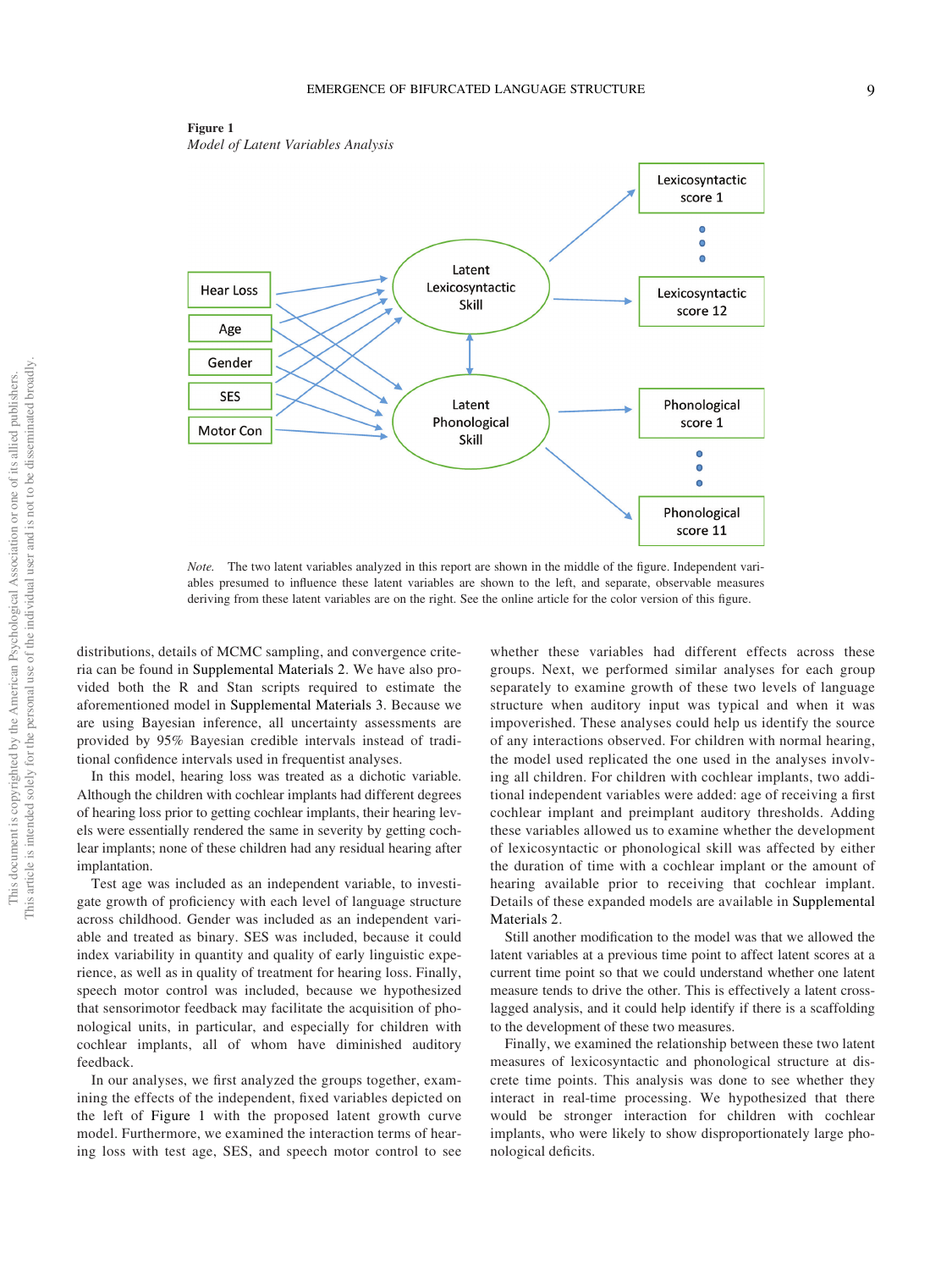### **Results**

### Across-Groups Outcomes

Using Tukey box and whisker plots, Figure 2 displays average latent lexicosyntactic scores and Figure 3 displays average latent phonological scores, for children with normal hearing and those with cochlear implants. Both groups show substantial growth on both sets of skills, but differences between groups are apparent at all test ages. Furthermore, these group differences appear larger for phonological scores than for lexicosyntactic scores. Analyses of the latent scores provided insights into the growth of these skills for both groups.

Table 4 displays  $\alpha$  coefficients for each effect examined, along with 95% credible intervals. These are across-groups effects, except the effect of hearing loss is also displayed. It can be seen that hearing loss had an effect on both latent variables, but the effect was stronger for phonological scores than for lexicosyntactic scores. Thus, as Figures 2 and 3 illustrate, children with cochlear implants performed more poorly, relative to children with normal hearing, on phonologically based skills than on lexicosyntactic skills.

Test age had strong effects on both the latent lexicosyntactic and phonological scores, indicating that children performed better as they got older. This effect was larger for latent lexicosyntactic scores than phonological scores. Gender did not have an effect on either latent score, but SES had a positive effect of equivalent magnitude across the two latent scores. Speech motor control also had a positive effect, of relatively equal size, on the two scores.

Two of the three interaction terms had credible intervals that did not contain zero for either latent measure: Hearing Loss  $\times$  Test Age and Hearing Loss  $\times$  SES. These results reveal that children with cochlear implants showed more rapid growth in these measures than children with normal hearing, and that SES had a stronger effect on outcomes for children with cochlear implants than for children with normal hearing. The Hearing Loss  $\times$  Motor

### Figure 2

Growth of Latent Lexicosyntactic Scores



Note. Mean scores for each group at each test age are shown using Tukey box and whisker plots. See the online article for the color version of this figure.

### Figure 3

Growth of Latent Phonological Scores



Note. Mean scores for each group at each test age are shown using Tukey box and whisker plots. See the online article for the color version of this figure.

Control interaction was not significant for the lexicosyntactic latent measure but was strongly positive for phonological awareness, indicating that the effect of speech motor control on phonological awareness is more pronounced for children with cochlear implants.

### Children With Normal Hearing

We applied the latent growth curve model with cross-lagged components to children with normal hearing only. Coefficients illustrating how the independent variables relate to the latent measures from this analysis are shown in Table 5. These effects are slightly different when examined for this group alone, rather than across groups. Test age was again found to have a larger effect on lexicosyntactic scores than on phonological scores. SES retained its strong effect for lexicosyntactic scores but did not have a strong effect on phonological scores for this group. And for these children with normal hearing, speech motor control had no effect on either latent score.

### Cross-Lagged Effects

In this analysis, the effects of each score from the earlier test age were allowed to affect scores at later ages. Table 6 shows these estimates of cross-lagged effects for children with normal hearing only. In each case, the first  $\beta$  coefficient ( $\beta$ 1) is the estimate of the effect that each latent score had on the same score at later ages, across test ages. The second  $\beta$  coefficient ( $\beta$ 2) is the estimate of the effect that the other latent score had on that score at later ages, across test ages. Thus, we see that each latent variable affected growth of the skill measured by that variable across time, but neither affected the growth of skill represented by the other variable. For these children, acquisition of lexicosyntactic and phonological skills was largely independent, rather than scaffolded.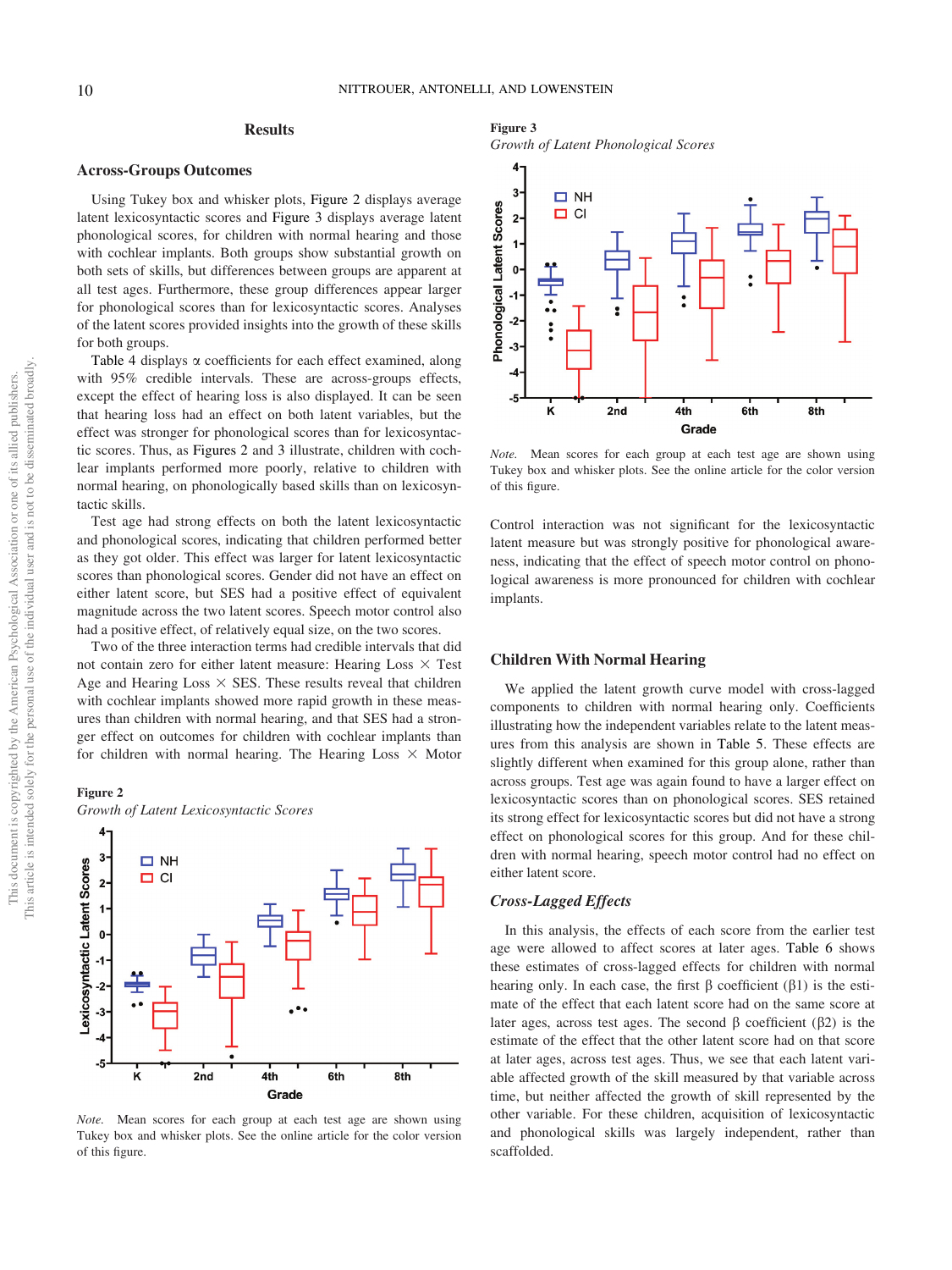### Table 4

Across Both Groups, Coefficients and 95% Credible Intervals for the Effects of Independent Variables on Growth Curves for Latent Lexicosyntactic and Phonological Scores, and Interactions of Hearing Loss (HL) With Other Relevant Variables

|                            | Lexicosyntactic |                   | Phonological |                    |
|----------------------------|-----------------|-------------------|--------------|--------------------|
| Variable                   | $\alpha$        | 95% Interval      | $\alpha$     | 95% Interval       |
| Hearing loss               | $-0.748$        | $[-1.06, -0.419]$ | $-1.222$     | $[-1.551, -0.898]$ |
| Test age                   | 1.653           | [1.469, 1.852]    | 0.764        | [0.661, 0.873]     |
| Gender                     | 0.082           | $[-0.03, 0.197]$  | 0.023        | $[-0.089, 0.134]$  |
| Socioeconomic status (SES) | 0.389           | [0.268, 0.51]     | 0.301        | [0.193, 0.415]     |
| Motor control              | 0.446           | [0.227, 0.662]    | 0.338        | [0.123, 0.54]      |
| $HL \times Age$            | 0.109           | [0.022, 0.193]    | 0.176        | [0.088, 0.261]     |
| $HL \times SES$            | 0.201           | [0.093, 0.312]    | 0.177        | [0.071, 0.289]     |
| $HL \times$ Motor Control  | 0.154           | $[-0.077, 0.375]$ | 0.298        | [0.076, 0.53]      |

### Real-Time Processing Effects

Finally, we evaluated the correlation of the separate latent scores to see how strongly related skills represented by these scores were in real-time processing at discrete test ages. This correlation is represented in our model by q. For these children with normal hearing,  $p = .29$  (-.001, .56), meaning that just less than ten percent of variance in either score was explained by the value of the other latent score. This finding suggests that processing for each level of language structure is relatively independent of processing for the other level of structure.

### Children With Cochlear Implants

Similar analyses as those described above for children with normal hearing were performed on latent scores of children with cochlear implants only. Outcomes are shown in Table 7. Here, however, age of receiving a first cochlear implant and preimplant, better-ear pure-tone average thresholds were included as additional independent variables. Some differences can be seen for children with cochlear implants, compared to children with normal hearing. The effect of test age was not as strong for the latent lexicosyntactic scores for these children as for the children with normal hearing  $(\alpha = 2.348 \text{ vs. } 3.546)$ , suggesting that growth of lexicosyntactic skills was slightly slower. On the other hand, growth of phonological skills for these children with cochlear implants was similar to that of children with normal hearing. For these children with cochlear implants, SES had an effect on both lexicosyntactic and

### Table 5

For Children With Normal Hearing Only, Coefficients and 95% Credible Intervals for the Effects of Independent Variables on Growth Curves for Latent Lexicosyntactic and Phonological Scores

|                                                             | Lexicosyntactic |                                                                                                                                    |          | Phonological                                                                 |
|-------------------------------------------------------------|-----------------|------------------------------------------------------------------------------------------------------------------------------------|----------|------------------------------------------------------------------------------|
| Variable                                                    | $\alpha$        | 95% Interval                                                                                                                       | $\alpha$ | 95% Interval                                                                 |
| Test age<br>Gender<br>Socioeconomic status<br>Motor control |                 | 3.546 [2.534, 5.048]<br>$0.174$ $[-0.235, 0.623]$<br>$0.602$ [0.171, 1.071]<br>$0.05$ $[-0.344, 0.423]$ $-0.017$ $[-0.345, 0.311]$ |          | 1.147 [0.915, 1.399]<br>$0.045$ [-0.314, 0.387]<br>$0.333$ $[-0.024, 0.712]$ |

phonological skills, as did speech motor control. On the other hand, neither the age of receiving a first cochlear implant nor preimplant, better-ear auditory thresholds had effects on these scores.

### Cross-Lagged Effects

[Table 8](#page-12-0) displays the estimates of earlier latent scores on each latent score. Here we see similar effects as those found for children with normal hearing. The effect of previous lexicosyntactic scores on future lexicosyntactic scores was extremely strong, with similar effects seen for phonological latent scores. However, neither phonological nor lexicosyntactic scores affected future values of the other score. Thus, the development of each level of language structure for these children with cochlear implants was largely independent of development on the other level of structure.

### Real-Time Processing Effects

Finally, we examined the correlation of the separate latent scores to see how strongly related these scores were at discrete test ages. For these children with cochlear implants,  $\rho = .71$  (.54, .85). Thus, roughly 50% of variance in either score was accounted for by the other latent score, considerably more than was found for the children with normal hearing.

### **Discussion**

The purpose of the analyses reported here was to examine growth across much of childhood for the two levels of language structure described by the Duality of Patterning (Hockett, 1960), one termed lexicosyntactic and the other phonological. This design feature is a hallmark of human language, and as such has continued to spark speculation and investigation into its purpose and

### Table 6

For Children With Normal Hearing, Estimates of Cross-Lagged **Effects** 

|                                                     |              | Lexicosyntactic                 |                 | Phonological                    |
|-----------------------------------------------------|--------------|---------------------------------|-----------------|---------------------------------|
| Variable                                            | ß            | 95% Interval                    | 15              | 95% Interval                    |
| Same factor $(\beta_1)$<br>Other factor $(\beta_2)$ | 0.86<br>0.11 | [0.53, 1.13]<br>$[-0.01, 0.25]$ | 0.87<br>$-0.08$ | [0.69, 1.03]<br>$[-0.40, 0.23]$ |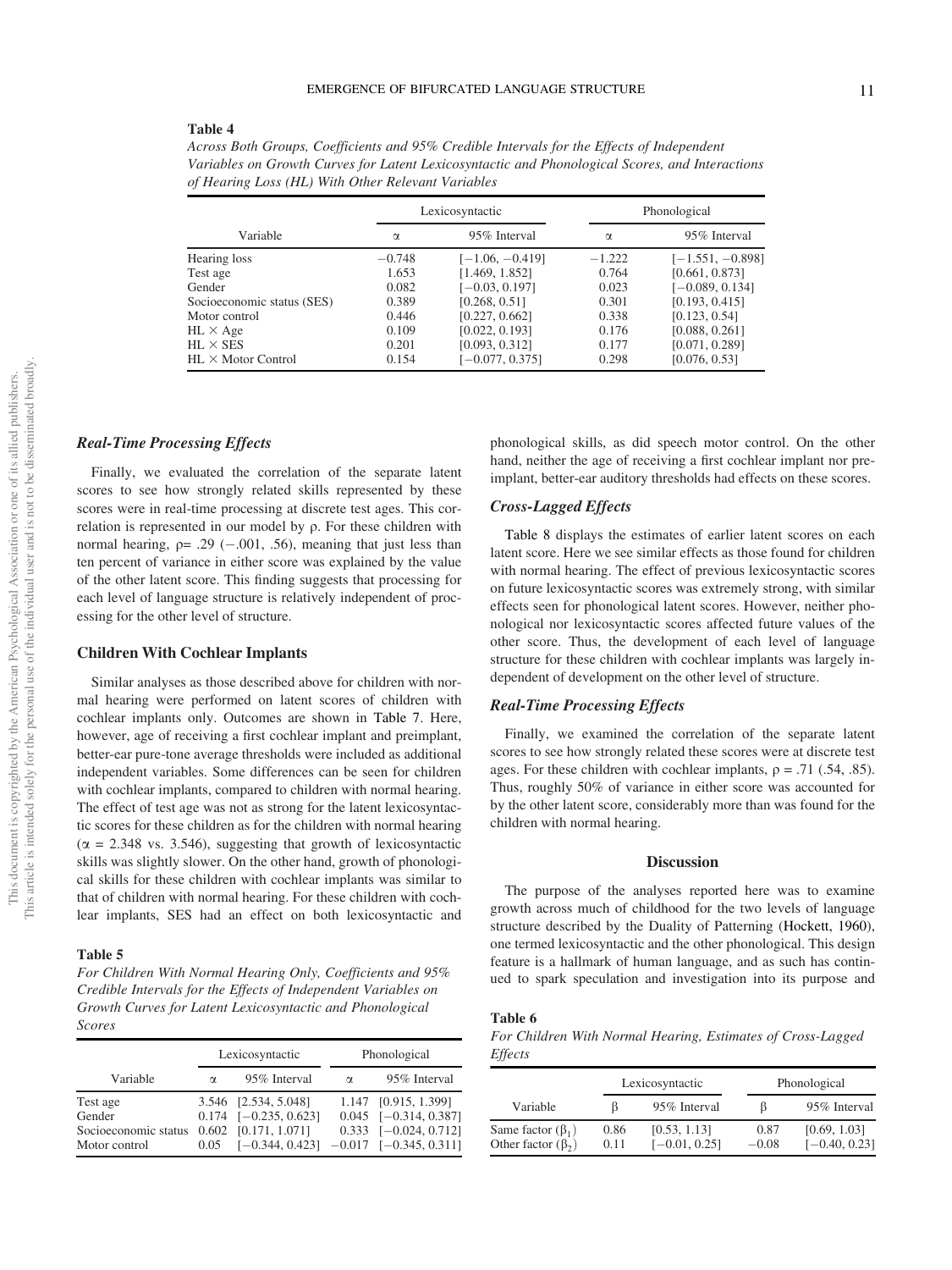For Children With Cochlear Implants (CIs) Only, Coefficients and 95% Credible Intervals for the Effects of Independent Variables on Growth Curves for Latent Lexical and Phonological Scores

|                         |          | Lexicosyntactic              |          | Phonological                 |  |  |
|-------------------------|----------|------------------------------|----------|------------------------------|--|--|
| Variable                | $\alpha$ | 95% Interval                 | $\alpha$ | 95% Interval                 |  |  |
| <b>Test AGE</b>         |          | 2.348 [1.971, 2.787]         |          | 1.242 [1.004, 1.506]         |  |  |
| Gender                  | 0.22     | $[-0.129, 0.566]$            |          | $0.108$ $[-0.191, 0.404]$    |  |  |
| Socioeconomic<br>status | 0.617    | [0.268, 0.959]               |          | 0.408 [0.116, 0.714]         |  |  |
| Motor control           | 1.251    | [0.85, 1.668]                |          | 1.136 [0.796, 1.514]         |  |  |
| Age of first CI         | 0.003    | $[-0.46, 0.461]$             |          | $0.043$ [-0.345, 0.463]      |  |  |
| Preimplant              |          | $-0.141$ [ $-0.591, 0.273$ ] |          | $-0.284$ [ $-0.659, 0.084$ ] |  |  |
| threshold               |          |                              |          |                              |  |  |

origins, long past its original description (e.g., Berent et al., 2017; de Boer et al., 2012; Nowak & Komarova, 2001; Roberts & Galantucci, 2012). In this study, we examined the relative independence of development for these two levels of language structure, as well as factors that support development of each level of structure. In particular, the inclusion of children who use cochlear implants allowed us to examine the extent to which auditory inputs with high resolution are required for acquisition of each level of language structure. Similarly, we included a measure of speech motor control, to examine the contributions of that motor control for speech production to the emergence of each level of structure. SES was included, as a way to investigate the role of early linguistic experience.

### Independence of Development

The major finding of these analyses was that lexicosyntactic and phonological structure emerge over the course of childhood in a relatively independent manner, thus supporting the first hypothesis proposed in the Introduction. We began tracking this development as these children were leaving the preschool years and entering formal educational environments. The lexical restructuring model suggests that it is around this age that we would expect sensitivity to and the ability to manipulate word-internal phonological structure to begin emerging in earnest; for that reason, we had not assessed it prior to kindergarten for the children in this longitudinal study. From kindergarten through eighth grade, growth was observed for both levels of structure. These children were 14 years of age—or very close to it—when they were tested at eighth grade. Although estimates vary slightly, this age is typically considered the end of what is termed the sensitive or critical period for first language acquisition (Flege et al., 1995; Hartshorne et al., 2018; Lenneberg, 1967; Werker & Tees, 2005).

### The Role of High-Quality Auditory Inputs

The underlying factors that contribute to the acquisition of lexicosyntactic and phonological structure were evaluated by the analysis reported here. First, we assessed the contribution made by having a high-quality acoustic signal available. This assessment was achievable by the inclusion of children with cochlear implants

who had generally had those implants for most of their lives. Cochlear implants can restore auditory sensitivity to the normal range, as we saw for these children, who all had good aided thresholds. Nonetheless, the signals available through cochlear implants are highly degraded, and those degraded signals were found to take a greater toll on the acquisition of sensitivity to phonological structure than to lexicosyntactic structure. Thus, the second hypothesis proposed in the Introduction was supported: the quality of the auditory input is more important for acquisition of phonological structure than lexicosyntactic.

Human language is unique among animal communication systems, but our auditory processing abilities are not. All mammalian auditory systems function similarly, with the range of audible frequencies varying across species. Hallmarks of this processing include the ability to recognize fine-grained structure (i.e., resolution) in both the spectral and the temporal domain, as well as the ability to integrate across broad spectral and temporal signal sections to recognize patterns. These processing abilities clearly subserved the evolution of language and are essential to its acquisition —especially where phonological structure is concerned. Lexicosyntactic structure can apparently be acquired with less-refined auditory inputs.

### Linguistic Experience and Speech Motor Control

Another factor examined by us for a potential effect on development of lexicosyntactic or phonological structure was SES. This factor was examined as a sort of proxy for the quantity and quality of linguistic experience the child likely had. Earlier studies have consistently reported that better language skills are associated with higher SES, and that is what we found, with one exception: We did not find an effect of SES on latent phonological scores for the children with normal hearing, although an effect was observed for latent lexicosyntactic scores. For children with cochlear implants, effects of SES were found for the development of both lexicosyntactic and phonological structure. Thus, these findings largely supported the third hypothesis described in the Introduction.

Another factor that might contribute to acquisition of lexicosyntactic and phonological structure examined by us was speech motor control. The phoneme—a primary phonological structure has been described as a perceptuomotor unit (Studdert-Kennedy, 1987), meaning that phonemes are defined by both acoustic properties and properties derived from proprioceptive input arising from speech production. Accordingly, learning to produce speech skillfully should facilitate language acquisition, especially for phonological structure. And because refined phonological representations are supported by both auditory and proprioceptive input, it is reasonable to suggest that children for whom auditory input is restricted may rely to a greater extent on proprioceptive feedback. In

### <span id="page-12-0"></span>Table 8

Estimates of Cross-Lagged Effects for Children With Cochlear Implants

|                                                     |              | Lexicosyntactic                 |                 | Phonological                   |
|-----------------------------------------------------|--------------|---------------------------------|-----------------|--------------------------------|
| Variable                                            | ß            | 95% interval                    | 15              | 95% interval                   |
| Same factor $(\beta_1)$<br>Other factor $(\beta_2)$ | 0.84<br>0.13 | [0.62, 1.05]<br>$[-0.04, 0.31]$ | 0.87<br>$-0.04$ | [0.62, 1.1]<br>$[-0.34, 0.24]$ |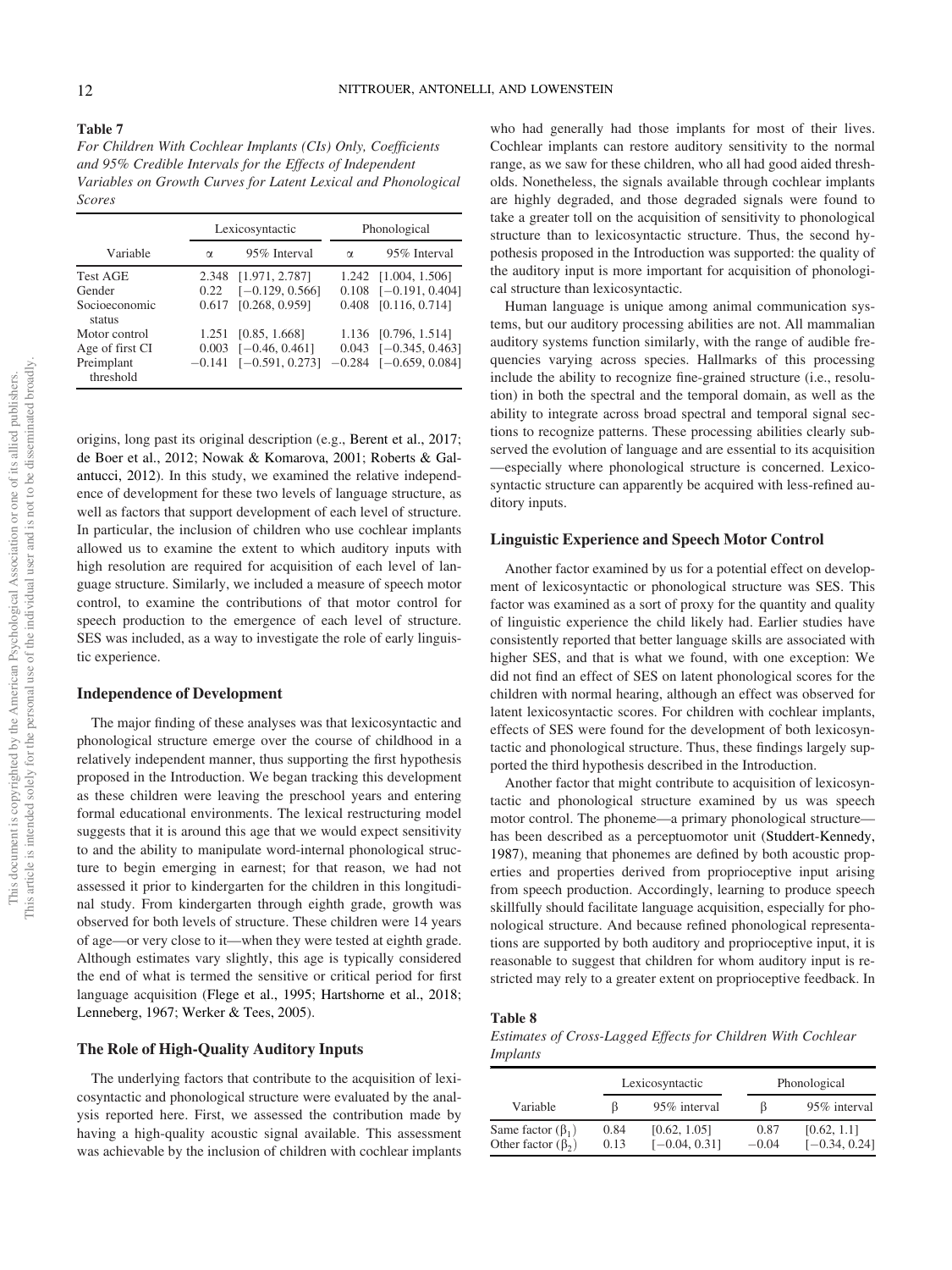these analyses, that is precisely what was found, further supporting the third hypothesis. In fact, for children with normal hearing, speech motor control was not found to have any effect on the acquisition of either lexicosyntactic or phonological structure. For children with cochlear implants, however, the ability to produce speech so as to be intelligible was found to have a stronger effect on the acquisition of both lexicosyntactic and phonological structure than any other factor, except age. This is a critical insight into language acquisition for children with diminished auditory input. In fact, speech motor control had a stronger effect than either factor associated with the treatment for hearing loss: age of receiving a first cochlear implant and auditory thresholds prior to implantation.

### Real-Time Processing

Although the acquisition of lexicosyntactic and phonological structure was found to be independent of each other, there was nonetheless some interaction when it came to real-time language processing. For children with normal hearing, it was found that roughly 10% of the variance in real-time language processing was shared across the two levels of structure, and there are reasonable explanations for this observed interaction. For example, although prowess recognizing and using phonological structure is most facilitative for tasks such as novel word learning or reading of unfamiliar words, the ability to recover phonological structure and use it to rapidly code verbal material into a short-term memory (STM) buffer is facilitative of syntactic learning, as well as online processing of complex syntactic structure. Thus, some interaction during real-time processing would be expected between these two levels of language structure.

But children with cochlear implants were found to display stronger interactions during real-time language processing, as the fourth hypothesis proposed. Roughly half of the variance in language processing abilities was shared between lexicosyntactic and phonological structure. We suggest that the reason for this greater interaction rests with the disproportionately large phonological deficits exhibited by children with cochlear implants. Those language processes that typical language users perform largely by extracting and using phonological structure pose challenges for children with cochlear implants, owing to their phonological deficits. As a result, these children are forced to perform the same operations using larger linguistic units, such as whole words, which might be seen as a "brute force" approach. Although doable, this approach requires that greater cognitive resources be expended to perform the task and performing those tasks takes longer to accomplish (Nittrouer et al., 2017).

### Summary

Language is truly a triumph of human evolution. With language we are able to talk about events that happened in the past, make plans for the future, and contemplate abstract ideas. Although there are many features of human language that distinguish it from other systems of animal communication, its bifurcated structure consisting of meaningful units at one level and meaningless units at another level is surely one of its most important features, a feature that supports the nearly infinite generativity that language allows. But despite widespread recognition of this Duality of

Patterning across the community of scientists studying language, little attention has heretofore been directed to investigating how it emerges in the individual child. In this study, we traced the emergence of that bifurcated structure across childhood, exploring the relative independence of each level of structure, the factors that support development of each level of structure, and how these two levels of linguistic structure interact during real-time processing. Results provided support for four hypotheses:

- 1. Lexicosyntactic and phonological structure emerge across childhood in a fairly independent manner.
- 2. Auditory deficits more severely impact the acquisition of phonological structure than lexicosyntactic structure.
- Linguistic experience and speech motor control both support development of both levels of structure, especially under conditions of auditory impairment.
- 4. Children with poor phonological sensitivity—which were the children with cochlear implants in this study—rely on lexicosyntactic knowledge to a greater extent than peers with typical language to perform language functions typically performed with phonological elements.

### Context

In 2003 we initiated the longitudinal study with the children whose data form this report. At that time, those children were infants. We followed them through preschool, with the primary objective of describing language acquisition for a new generation of deaf children, those who received the novel treatment of cochlear implants. As our optimistic colleagues had all expected, the children with cochlear implants in our study—who all had been recipients of state-of-the-art behavioral interventions, as well were demonstrating language skills remarkably similar to those of their same-age peers with normal hearing. Thus, it would seem that the field had solved the problem of childhood deafness: A child born with severe-to-profound sensorineural hearing loss could be expected to progress through childhood unscathed by that hearing loss, if a cochlear implant were provided. But then these children reached school age, and we began to explore their language skills in more depth. In particular, we began to administer tests of phonological awareness and memory, and suddenly we were uncovering chinks in their linguistic armor. We observed a strong divide between their skills with lexicosyntactic and phonological structure; that sparked our interest in the traditional notion of Duality of Patterning in language.

### References

- Ainsworth, S., Welbourne, S., & Hesketh, A. (2016). Lexical restructuring in preliterate children: Evidence from novel measures of phonological representation. Applied Psycholinguistics, 37(4), 997–1023. [https://](https://doi.org/10.1017/S0142716415000338) [doi.org/10.1017/S0142716415000338](https://doi.org/10.1017/S0142716415000338)
- Anthony, J. L., Lonigan, C. J., Driscoll, K., Phillips, B. M., & Burgess, S. R. (2003). Phonological sensitivity: A quasi-parallel progression of word structure units and cognitive operations. Reading Research Quarterly, 38(4), 470–487. <https://doi.org/10.1598/RRQ.38.4.3>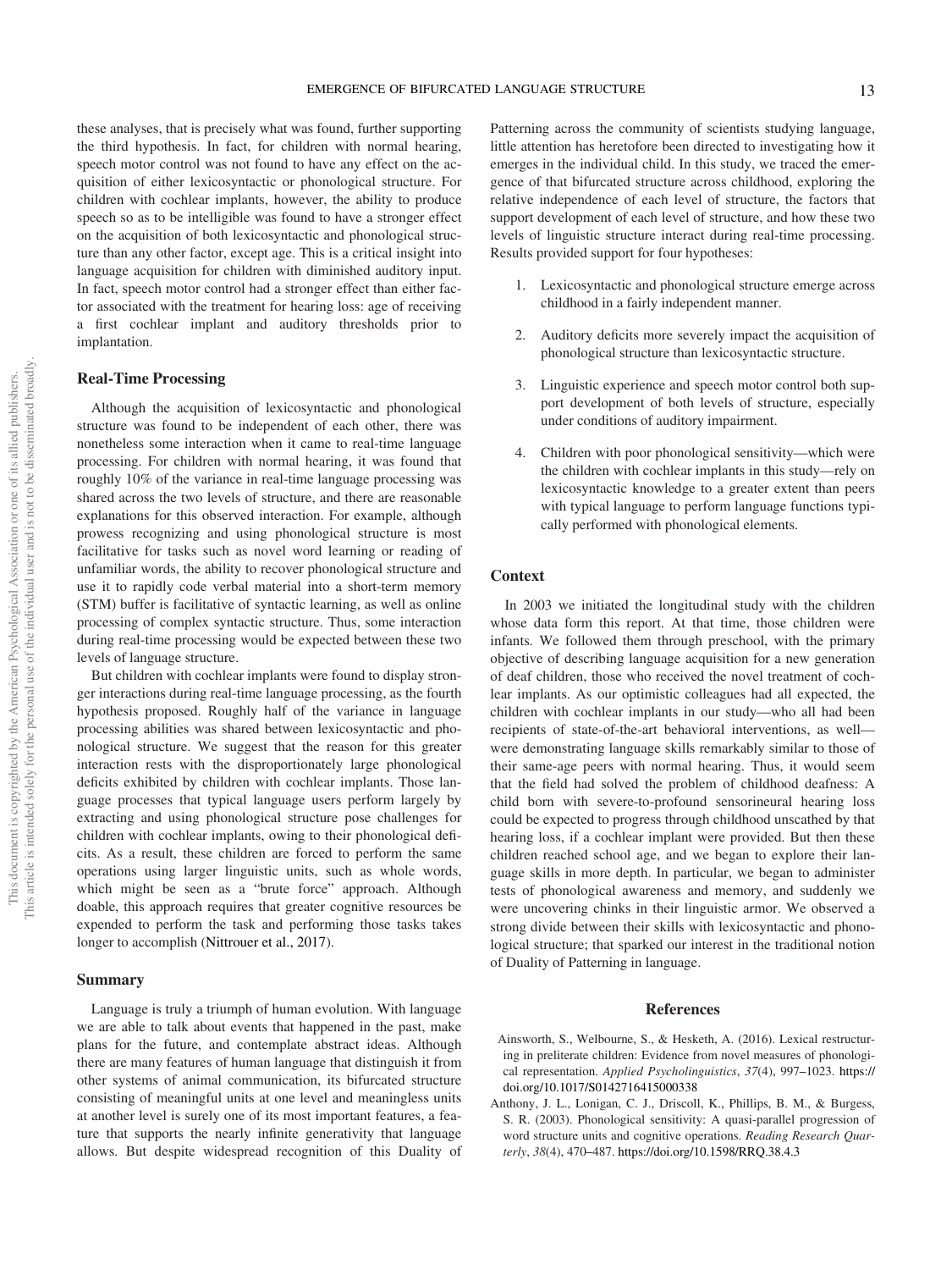- Baddeley, A. D., & Hitch, G. J. (2019). The phonological loop as a buffer store: An update. Cortex, 112, 91–106. [https://doi.org/10.1016/j.cortex](https://doi.org/10.1016/j.cortex.2018.05.015) [.2018.05.015](https://doi.org/10.1016/j.cortex.2018.05.015)
- Bar-Shalom, E. G., Crain, S., & Shankweiler, D. (1993). A comparison of comprehension and production abilities of good and poor readers. Applied Psycholinguistics, 14(2), 197–227. [https://doi.org/10.1017/](https://doi.org/10.1017/S0142716400009553) [S0142716400009553](https://doi.org/10.1017/S0142716400009553)
- Berent, I., Bat-El, O., & Vaknin-Nusbaum, V. (2017). The double identity of doubling: Evidence for the phonology-morphology split. Cognition, 161, 117–128. <https://doi.org/10.1016/j.cognition.2017.01.011>
- Best, C. T., Goldstein, L. M., Nam, H., & Tyler, M. D. (2016). Articulating what infants attune to in native speech. Ecological Psychology, 28(4), 216–261. <https://doi.org/10.1080/10407413.2016.1230372>
- Browman, C. P., & Goldstein, L. M. (1986). Towards an articulatory phonology. Phonology Yearbook, 3, 219–252. [https://doi.org/10.1017/](https://doi.org/10.1017/S0952675700000658) [S0952675700000658](https://doi.org/10.1017/S0952675700000658)
- Byrne, B. (1981). Deficient syntactic control in poor readers: Is a weak phonetic memory code responsible. Applied Psycholinguistics, 2(3), 201–212. <https://doi.org/10.1017/S0142716400006512>
- Charles-Luce, J., & Luce, P. A. (1990). Similarity neighbourhoods of words in young children's lexicons. Journal of Child Language, 17(1), 205–215. <https://doi.org/10.1017/S0305000900013180>
- Chomsky, N. (1965). Aspects of the theory of syntax. MIT Press.
- de Boer, B., Sandler, W., & Kirby, S. (2012). New perspectives on duality of patterning: Introduction to the special issue. Language and Cognition, 4(4), 251–259. <https://doi.org/10.1515/langcog-2012-0014>
- Eimas, P. D., Siqueland, E. R., Jusczyk, P., & Vigorito, J. (1971). Speech perception in infants. Science, 171(3968), 303–306. [https://doi.org/10](https://doi.org/10.1126/science.171.3968.303) [.1126/science.171.3968.303](https://doi.org/10.1126/science.171.3968.303)
- Falk, D. (2004). Prelinguistic evolution in early hominins: Whence motherese? Behavioral and Brain Sciences, 27(4), 491–503. [https://doi.org/](https://doi.org/10.1017/S0140525X04000111) [10.1017/S0140525X04000111](https://doi.org/10.1017/S0140525X04000111)
- Ferguson, C. A., & Farwell, C. B. (1975). Words and sounds in early language acquisition. Language, 51(2), 419–439. [https://doi.org/10.2307/](https://doi.org/10.2307/412864) [412864](https://doi.org/10.2307/412864)
- Flege, J. E., Munro, M. J., & MacKay, I. R. (1995). Factors affecting strength of perceived foreign accent in a second language. The Journal of the Acoustical Society of America, 97(5 Pt. 1), 3125–3134. [https://doi](https://doi.org/10.1121/1.413041) [.org/10.1121/1.413041](https://doi.org/10.1121/1.413041)
- Goodell, E. W., & Studdert-Kennedy, M. (1991). Articulatory organization of early words: From syllable to phoneme. Proceedings of the XIIth International Congress of Phonetic Sciences, 4, 166–169.
- Hart, B., & Risley, T. R. (1995). Meaningful differences in the everyday experience of young American children. Brookes.
- Hartshorne, J. K., Tenenbaum, J. B., & Pinker, S. (2018). A critical period for second language acquisition: Evidence from 2/3 million English speakers. Cognition, 177, 263–277. [https://doi.org/10.1016/j.cognition](https://doi.org/10.1016/j.cognition.2018.04.007) [.2018.04.007](https://doi.org/10.1016/j.cognition.2018.04.007)
- Hockett, C. F. (1960). The origin of speech. Scientific American, 203(3), 89–96. <https://doi.org/10.1038/scientificamerican0960-88>
- Hoff, E. (2003). The specificity of environmental influence: Socioeconomic status affects early vocabulary development via maternal speech. Child Development, 74(5), 1368–1378. [https://doi.org/10.1111/1467](https://doi.org/10.1111/1467-8624.00612) [-8624.00612](https://doi.org/10.1111/1467-8624.00612)
- Hollingshead, A. B. (1957). The two factor index of social position. Yale University Press.
- Huttenlocher, J., Vasilyeva, M., Cymerman, E., & Levine, S. (2002). Language input and child syntax. Cognitive Psychology, 45(3), 337–374. [https://doi.org/10.1016/S0010-0285\(02\)00500-5](https://doi.org/10.1016/S0010-0285(02)00500-5)
- Kelso, J. A. S., Saltzman, E. L., & Tuller, B. (1986). The dynamical perspective on speech production: Data and theory. Journal of Phonetics, 14(1), 29–59. [https://doi.org/10.1016/S0095-4470\(19\)30608-4](https://doi.org/10.1016/S0095-4470(19)30608-4)
- Kent, R. D. (1983). The segmental organization of speech. In P. F. MacNeilage (Ed.), The production of speech (pp. 57–89). Springer-Verlag. [https://doi.org/10.1007/978-1-4613-8202-7\\_4](https://doi.org/10.1007/978-1-4613-8202-7_4)
- Kuhl, P. K., Stevens, E., Hayashi, A., Deguchi, T., Kiritani, S., & Iverson, P. (2006). Infants show a facilitation effect for native language phonetic perception between 6 and 12 months. Developmental Science, 9(2), F13–F21. <https://doi.org/10.1111/j.1467-7687.2006.00468.x>
- Ladd, D. R. (2012). What is duality of patterning, anyway? Language and Cognition, 4(4), 261–273. <https://doi.org/10.1515/langcog-2012-0015>
- Lasky, R. E., Syrdal-Lasky, A., & Klein, R. E. (1975). VOT discrimination by four to six and a half month old infants from Spanish environments. Journal of Experimental Child Psychology, 20(2), 215–225. [https://doi](https://doi.org/10.1016/0022-0965(75)90099-5) [.org/10.1016/0022-0965\(75\)90099-5](https://doi.org/10.1016/0022-0965(75)90099-5)
- Lenneberg, E. H. (1967). Biological foundations of language. Wiley. <https://doi.org/10.1080/21548331.1967.11707799>
- Liberman, I. Y., Shankweiler, D., Fischer, F. W., & Carter, B. (1974). Explicit syllable and phoneme segmentation in the young child. Journal of Experimental Child Psychology, 18(2), 201–212. [https://doi.org/10](https://doi.org/10.1016/0022-0965(74)90101-5) [.1016/0022-0965\(74\)90101-5](https://doi.org/10.1016/0022-0965(74)90101-5)
- Lindblöm, B. (2000). Developmental origins of adult phonology: The interplay between phonetic emergents and the evolutionary adaptations of sound patterns. Phonetica, 57(2-4), 297–314. [https://doi.org/10.1159/](https://doi.org/10.1159/000028482) [000028482](https://doi.org/10.1159/000028482)
- MacNeilage, P. F., & Davis, B. L. (1991). Acquisition of speech production: Frames, then content. In M. Jeanerod (Ed.), Attention & Performance XIII (pp. 453–476). Erlbaum.
- Menn, L. (1978). Phonological units in beginning speech. In A. Bell & J. B. Hooper (Eds.), Syllables and segments (pp. 157–172). North-Holland Publishing Company.
- Menn, L., & Vihman, M. M. (2011). Features in child phonology: Inherent, emergent, or artefacts of analysis? In N. Clements & R. Ridouane (Eds.), Where do phonological features come from? (pp. 259–302). John Benjamins. <https://doi.org/10.1075/lfab.6.10men>
- Menyuk, P., Menn, L., & Silber, R. (1986). Early strategies for the perception and production of words and sounds. In P. Fletcher & M. Garman (Eds.), Language Acquisition (2nd ed., pp. 198–222). Cambridge University Press. <https://doi.org/10.1017/CBO9780511620683.012>
- Metsala, J. L., & Walley, A. C. (1998). Spoken vocabulary growth and the segmental restructuring of lexical representations: Precursors to phonemic awareness and early reading ability. In J. L. Metsala & L. C. Ehri (Eds.), Word recognition in beginning literacy (pp. 89–120). Erlbaum Publishers.
- Miller, J., & Iglesias, A. (2010). Systematic analysis of language transcripts (SALT) (Research Version 2010). SALT Software, LLC.
- Miller, J., & Iglesias, A. (2016). Systematic analysis of language transcripts (SALT) (Research Version 16). SALT Software, LLC.
- Nittrouer, S. (2006). Children hear the forest. The Journal of the Acoustical Society of America, 120(4), 1799–1802. [https://doi.org/10.1121/1](https://doi.org/10.1121/1.2335273) [.2335273](https://doi.org/10.1121/1.2335273)
- Nittrouer, S. (2010). Early development of children with hearing loss. Plural Publishing.
- Nittrouer, S. (2020). The duality of patterning in language and its relationship to reading in children with hearing loss. Perspectives of the ASHA Special Interest Groups, 5(6), 1400–1409. [https://doi.org/10.1044/2020](https://doi.org/10.1044/2020_PERSP-20-00029) [\\_PERSP-20-00029](https://doi.org/10.1044/2020_PERSP-20-00029)
- Nittrouer, S., Caldwell-Tarr, A., Low, K. E., & Lowenstein, J. H. (2017). Verbal working memory in children with cochlear implants. Journal of Speech, Language, and Hearing Research, 60(11), 3342–3364. [https://](https://doi.org/10.1044/2017_JSLHR-H-16-0474) [doi.org/10.1044/2017\\_JSLHR-H-16-0474](https://doi.org/10.1044/2017_JSLHR-H-16-0474)
- Nittrouer, S., Muir, M., Tietgens, K., Moberly, A. C., & Lowenstein, J. H. (2018). Development of phonological, lexical, and syntactic abilities in children with cochlear implants across the elementary grades. Journal of Speech, Language, and Hearing Research, 61(10), 2561–2577. [https://](https://doi.org/10.1044/2018_JSLHR-H-18-0047) [doi.org/10.1044/2018\\_JSLHR-H-18-0047](https://doi.org/10.1044/2018_JSLHR-H-18-0047)